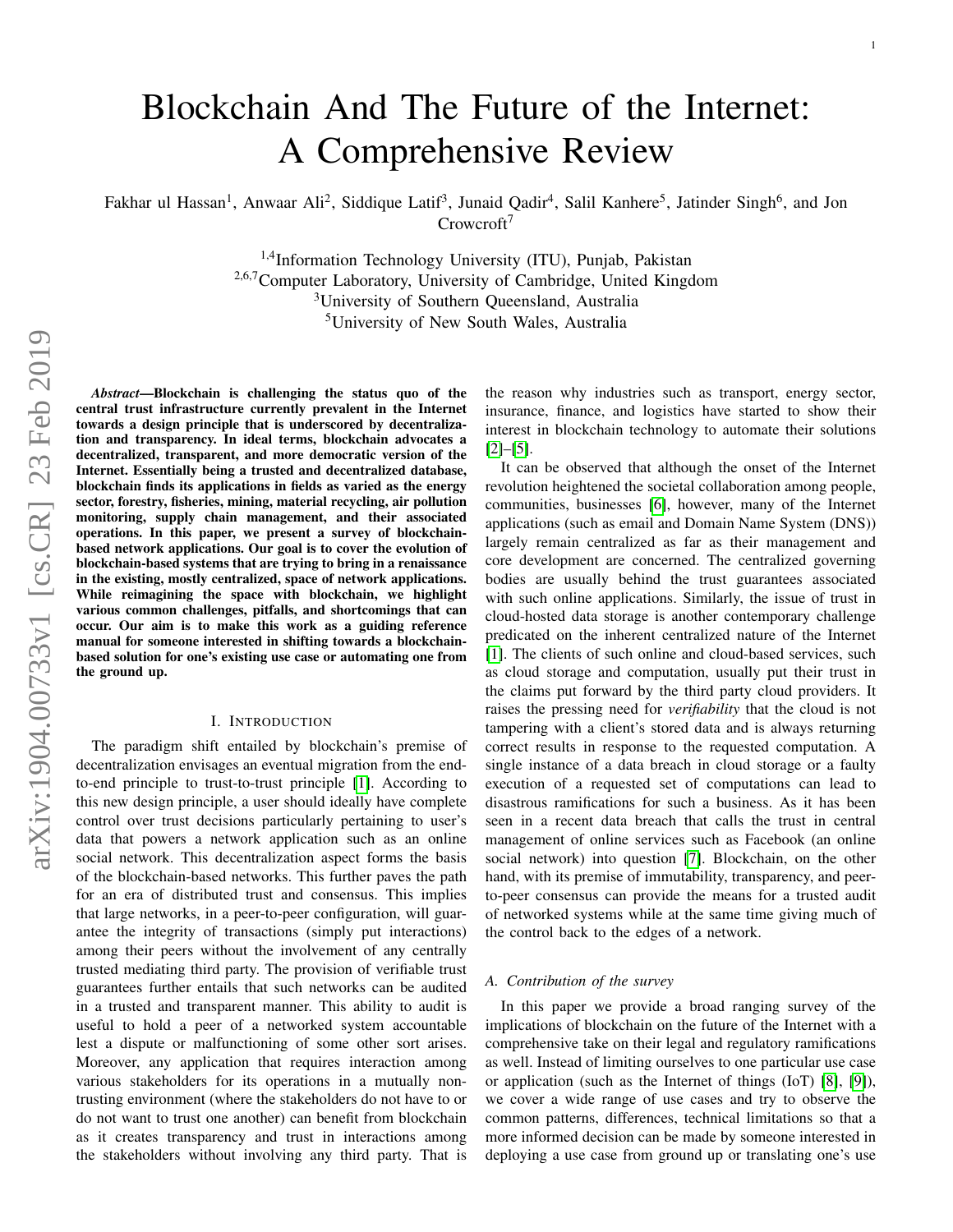case to a blockchain-based solution. We provide a comparison of our paper with other recent blockchain-based surveys in Table [I.](#page-2-0) Apart from encompassing most of the issues covered by recent survey literature, a clear distinguishing feature of this paper is that we also discuss a few of the most important legal and regulatory challenges and ramifications of deploying a blockchain-based solution. This is particularly important given the development of new data protection regulations (such as the advent of the General Data Protection Regulation (GDPR) in Europe), and regular reports of data breaches and government mass surveillance stories coming to light.

# *B. Structure of the survey*

The rest of the paper is organized in three main sections. In the section titled *Background* (Section [II\)](#page-1-0), we provide the necessary background to understand the big picture of how blockchain works by introducing distributed ledger technology, distributed consensus, smart contracts, and public and private blockchains. In the next section (Section [III\)](#page-4-0) titled *Blockchainbased Network Applications*, we provide examples of how blockchain can be used to evolve trust mechanisms for the decentralized Internet, email, Internet of Things (IoT), content distribution, distributed cloud storage, online social networks, cybersecurity, public key infrastructure, and other miscellaneous applications. Thereafter in the section titled *Challenges and The Road Ahead* (Section [IV\)](#page-11-0), we discuss the current challenges facing blockchain and their various technical, legal, regulatory ramifications: in particular, we discuss governance, operational, and regulatory issues; scalability issues; security and privacy concerns; sustainability concerns; anonymity; the use of artificial intelligence (AI) and machine learning (ML); and issues related to usability and key management. Finally the paper is concluded in Section [V.](#page-16-7)

# II. BACKGROUND

<span id="page-1-0"></span>In this section, we provide the necessary background to understand what blockchain is and how it works. Our discussion in this section follows an evolutionary approach which means we start with Bitcoin [\[21\]](#page-16-8) (the first incarnation of a blockchainbased application) and discuss how the technology evolved giving rise to other concepts and systems along the way.

# *A. Blockchain and distributed ledger technology (DLT)*

The original premise of blockchain is to establish trust in a peer-to-peer (P2P) network circumventing the need for any sort of third managing parties. As an example, Bitcoin introduced a P2P monetary value transfer system where no bank or any other financial institution is required to make a value-transfer transaction with anyone else on Bitcoin's blockchain network. Such a trust is in the form of verifiable mathematical evidence (more details on it follow in Section [II-D\)](#page-2-1). The provision of this trust mechanism allows peers of a P2P network to transact with each other without necessarily trusting one another. Sometimes this is referred to as the *trustless* property of blockchain. This trustlessness further implies that a party interested in transacting with another entity on blockchain does not necessarily have to know the real identity of it. This enables users of a public blockchain system (see Section [II-F](#page-4-1) for more details on public and private blockchains), such as Bitcoin, to remain anonymous. Further, a record of transactions among the peers are stored in a chain of a series of a data structure called *blocks*, hence the name blockchain. Each peer of a blockchain network maintains a copy of this record. Additionally, a consensus, taking into consideration the majority of the network peers, is also established on the state of the blockchain that all the peers of the network store. That is why, at times, blockchain is also referred to as *distributed ledger technology (DLT)*. Each instance of such a DLT, stored at each peer of the network, gets updated at the same time with no provision for retroactive mutations in the records.

# *B. A clever use of hashing*

Now we take a closer look at how hashing is used to *chain* the blocks containing transaction records together and how such records are rendered immutable. A hash is defined as a unidirectional cryptographic function. A hash function usually takes an arbitrary input of an arbitrary length and outputs a seemingly random fixed-length string of characters. Each such output is unique to the input given to this function and can be considered the *footprint* for an input. If the input is even so slightly changed then the output of the hash function almost always completely changes in a random fashion (there are, however, rare occasions where a *collision* occurs when two distinct inputs to a hash function map to the same output) [\[22\]](#page-16-9). This way hash of a piece of data can be used to check the integrity of it. As an example Secure Hash Algorithm 256 (SHA256) is a member of the family of SHA2 hash functions which is currently deployed by many blockchain-based systems such as Bitcoin<sup>[1](#page-1-1)</sup>.

A simplified version of a blockchain is shown in Figure [1.](#page-2-2) It can be observed that there are four main fields shown in the figure for each block. In the *hash* field the hash value of all the contents (i.e., block number, *previous hash*, shown as *Prev* in Figure [1,](#page-2-2) and data) is recorded. The most important field is the *Prev* field. This field, in each block, contains the hash value of the block that comes before it. This chains the blocks together. Now, if the contents of a block are changed then this change is reflected, in addition to the hash of the block under consideration, in the portion of the blockchain that comes after the block being mutated. This way, hashing and the distribution of blockchain copies among the peers of a P2P network makes the records stored in a blockchain immutable. It can be noted in Figure [1](#page-2-2) that the first block in a blockchain is sometimes referred to as the *genesis block* indicated by its Prev field initialized to contain all zeros.

## *C. A coin: Transaction chain*

A transaction chain is shown in Figure [2.](#page-3-0) It should be observed here that there is a difference between a transaction

<span id="page-1-1"></span><sup>&</sup>lt;sup>1</sup>[https://web.archive.org/web/20130526224224/http://csrc.nist.gov/groups/](https://web.archive.org/web/20130526224224/http://csrc.nist.gov/groups/STM/cavp/documents/shs/sha256-384-512.pdf) [STM/cavp/documents/shs/sha256-384-512.pdf](https://web.archive.org/web/20130526224224/http://csrc.nist.gov/groups/STM/cavp/documents/shs/sha256-384-512.pdf)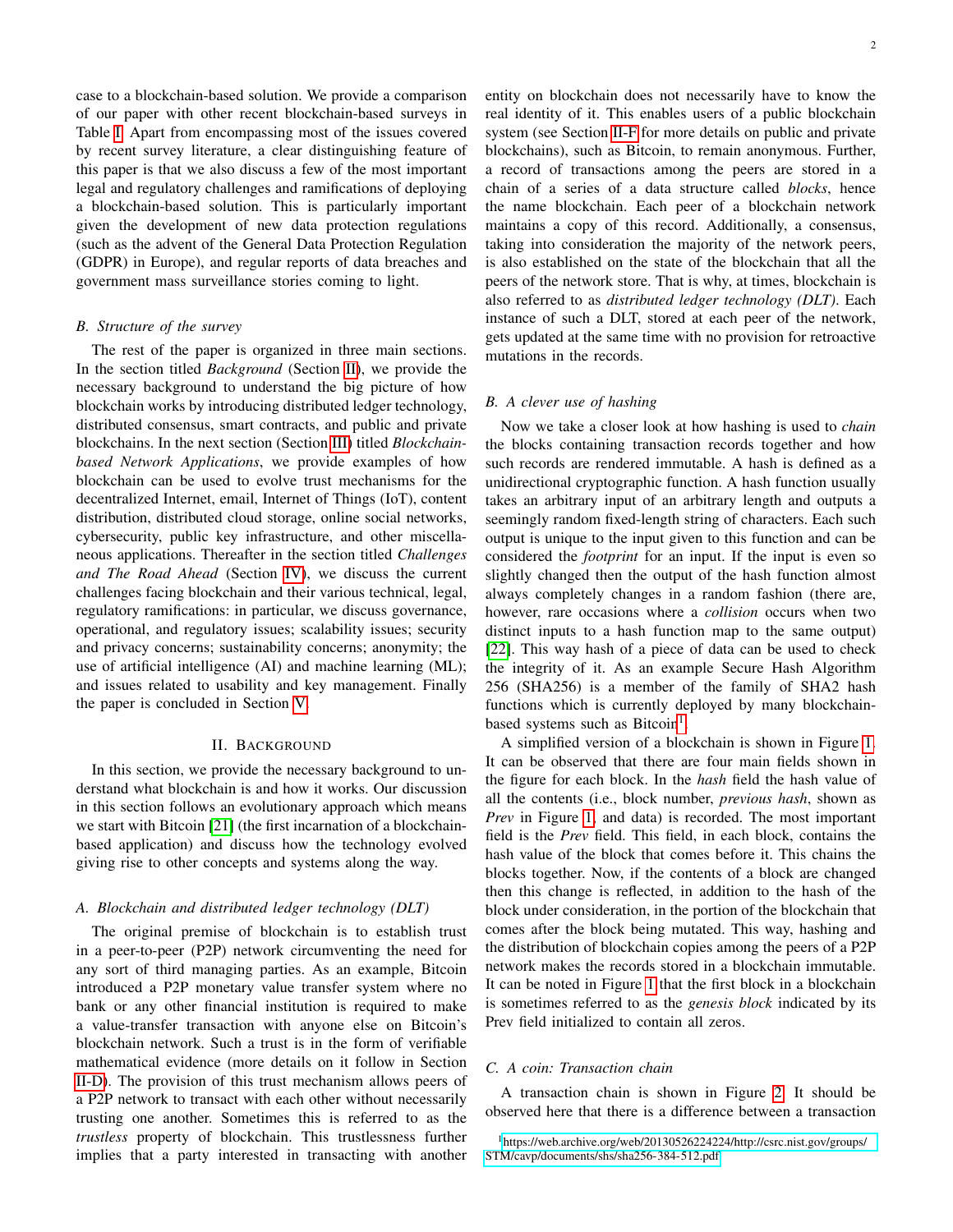<span id="page-2-0"></span>

| Papers/Books<br>(Author) | Year | Blockchain<br><b>Fundamentals</b> | <b>Challenges</b> | Smart<br><b>Contracts</b> | Blockchain<br><b>Applications</b> | Future<br>Trends | <b>IoT</b> | Blockchain<br><b>Types</b> | Blockchain<br>Characteristics | Consensus<br><b>Algorithms</b> | <b>RegulatoryIssues</b>  |
|--------------------------|------|-----------------------------------|-------------------|---------------------------|-----------------------------------|------------------|------------|----------------------------|-------------------------------|--------------------------------|--------------------------|
| Zibin et al. [10]        | 2016 |                                   | $\ddot{}$         | Х                         |                                   | $\checkmark$     | Х          | х                          |                               |                                |                          |
| Ye et al. [11]           | 2016 | Х                                 | $\checkmark$      | x                         |                                   | Х                | х          | $\checkmark$               | Х                             | x                              |                          |
| Jesse et al. [12]        | 2016 | X                                 | $\checkmark$      |                           |                                   | $\checkmark$     | Х          | х                          | Х                             | x                              |                          |
| Marc et al. [13]         | 2016 | $\checkmark$                      |                   |                           |                                   | x                | х          | Х                          | X                             |                                | Х                        |
| Michael et al. [14]      | 2017 | $\checkmark$                      |                   |                           |                                   | $\checkmark$     | Х          | x                          | X                             | Х                              | Х                        |
| Zibin et al. [15]        | 2017 |                                   |                   | x                         | x                                 | $\checkmark$     | Х          | $\checkmark$               |                               |                                | X                        |
| Iuon-Chang et al. [16]   | 2017 | $\overline{\phantom{a}}$          |                   |                           |                                   | Х                | Х          | x                          |                               |                                | Х                        |
| Mahdi et al. [17]        | 2018 |                                   | Х                 | Х                         |                                   | $\checkmark$     |            | $\checkmark$               | X                             | X                              | X                        |
| Yong et al. [18]         | 2018 |                                   | X                 | Х                         |                                   | X                | х          | Х                          | X                             | X                              | X                        |
| Muhammad et al. [8]      | 2018 | $\checkmark$                      | X                 | $\checkmark$              | x                                 | $\checkmark$     |            | $\checkmark$               |                               |                                | X                        |
| Karl et al. [19]         | 2018 | X                                 | Х                 |                           |                                   | X                |            |                            |                               | x                              | x                        |
| Salah et al. [20]        | 2019 | x                                 | $\checkmark$      |                           |                                   | $\checkmark$     | Х          | $\checkmark$               |                               |                                | X                        |
| Our Survey               | 2019 |                                   |                   |                           |                                   | $\checkmark$     |            |                            |                               |                                | (distinguishing feature) |

TABLE I: Comparative analysis of our survey with the existing survey literature pool

<span id="page-2-2"></span>

Fig. 1: Hashing chains the blocks together and renders them immutable

chain and a blockchain. Each block in a blockchain can contain multiple transaction chains. Each transaction chain in turn shows the value transferred from one peer of the network to another. Each such transaction chain is also sometimes referred to as a digital *coin* or more generally as a *token* (as an example Ethereum, discussed later, allows one to define a custom token<sup>[2](#page-2-3)</sup>).

#### <span id="page-2-1"></span>*D. Distributed consensus*

Blockchain systems, such as Bitcoin and Ethereum<sup>[3](#page-2-4)</sup>, make use of different consensus engines. These engines enable peers of the blockchain network to have a say about the overall state of the records stored in the blocks of a blockchain network. In this section, we discuss the most popular and widely adopted consensus protocol called Proof-of-Work (PoW). We also briefly discuss Proof-of-Stake (PoS) and Proof-of-Authority (PoA) based consensus engines, which are mostly in development phases but are poised to eventually replace the PoWbased energy-intensive consensus mechanism.

<span id="page-2-5"></span>*1) Proof-of-Work (PoW):* PoW-based consensus mechanism was mainly popularized by Bitcoin [\[21\]](#page-16-8). PoW's main goal is to prevent double spending of a digital asset by providing a verifiable trust guarantee to a payee. Such a guarantee is provided in the form of publishing an integer called a *nonce*. Finding a nonce is a computationally intensive process and is often referred to as *mining*. The peer of a blockchain network that finds a nonce is called a *miner*. Specifically, a nonce is an integer which, when hashed together with the contents of a block, outputs a hash matching a predefined pattern. Depending upon the underlying system, such a pattern is usually defined to start with a predefined number of zeros. The larger the number of leading zeros the harder (in computational terms) it is to find a nonce that hashes to match such a pattern. Any peer node of a blockchain network can perform mining (i.e., collecting a set of transactions and finding the relevant nonce). PoW is a lottery-based consensus mechanism, which implies that in a given large network, the peer who finds a nonce at a given time is decided randomly. Once a miner finds a nonce (or mines a block), the network awards such a node with a set number of *cryptocurrency tokens* (such as bitcoins). This is how cryptocurrency is minted in cryptocurrency networks and is put into circulation in such networks.

As the mining process involves randomness, which implies that it is computationally very hard for an attacker to tamper with the stored data in blockchain if the majority of a network (in terms of computational resources) is honest. However, if an adversary (or a group of adversaries) gains more computational power than the honest portion of the network then it can

<span id="page-2-3"></span><sup>2</sup><https://www.ethereum.org/token>

<span id="page-2-4"></span><sup>3</sup><https://ethereum.org/>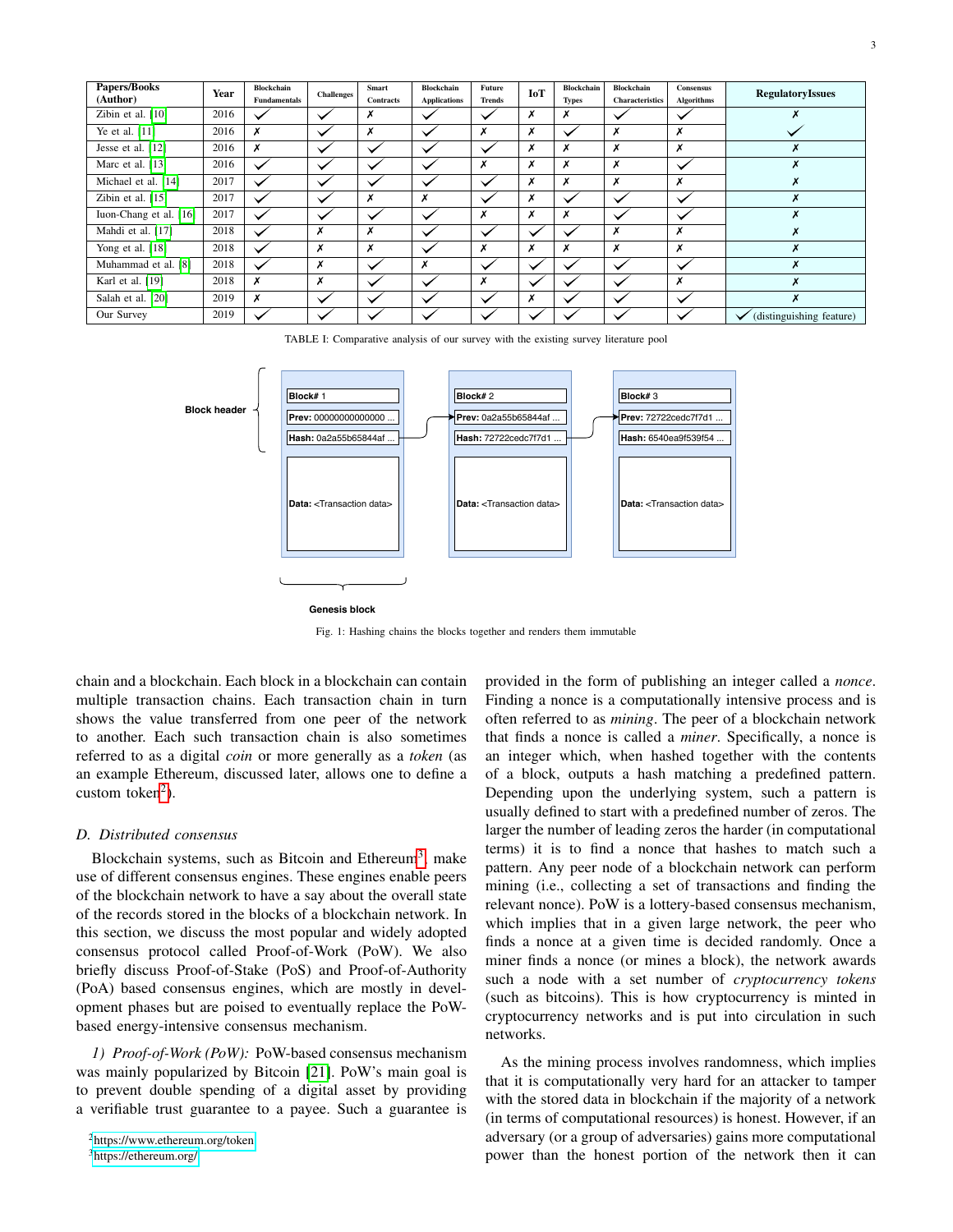#### **Transaction chain (a coin)**

<span id="page-3-0"></span>

Fig. 2: Transaction chain or a coin. Figure adapted from [\[21\]](#page-16-8)

potentially alter the records stored in a blockchain. Such an attack is sometimes referred to as a 51% *attack*. Figure [3](#page-4-2) shows a chain of blocks with an extra field labeled as nonce. It should be noted in this figure that the hash of all the blocks (apart from the genesis block) starts from a set number of zeros.

<span id="page-3-6"></span>*2) Proof-of-Stake:* Blockchain-based systems, particularly Ethereum<sup>[4](#page-3-1)</sup>, are considering to eventually shift to PoS from PoW. This is because of high computation, and in turn high energy, costs associated with finding a nonce through mining.

In the PoS mechanism, the nodes with the largest stake (in monetary terms) in the underlying network will have a greater say when it comes to proposing a block to be appended to a blockchain. The monetary worth owned by such nodes is put at stake in order for them to behave honestly. Since PoS is still in its development phase, it does come with its fair share of issues. Most notable is the mismatch between the actual interest of nodes with the same stake in the underlying network<sup>[5](#page-3-2)</sup>.

A variant of PoS is called Proof-of-Authority (PoA) which is mostly being used by the test networks mainly for experimentation (such as Rinkeby and Ropsten Ethereum networks). The idea of PoA is quite similar to PoS: in PoA it is the identity of nodes that is put at stake instead of the monetary value owned by the nodes. This implies that PoA is mostly used to establish permissioned blockchains (see Section [II-F\)](#page-4-1) where the identities of the peer nodes are known and they are given specific permissions to mine new blocks.

#### *E. Smart contracts*

One important aspect of blockchains is its use in enabling smart contracts [\[23\]](#page-16-21). Smart contracts can simply be viewed as algorithmic enforcement of an agreement among, often, mutually non-trusting entities. More technically, a smart contract is a program that executes on blockchain in a distributed manner and possesses unique identification. It contains functions and state variables. These functions receive input parameters of the contract and get invoked when transactions are made.

<span id="page-3-2"></span><sup>5</sup><https://tinyurl.com/poa-network>

The values of state variables are dependent on the logic developed in the functions [\[24\]](#page-16-22). These functions are normally written in high-level languages (such as Solidity or Python) [\[25\]](#page-16-23). Compilers convert these programs into bytecode that is then deployed on blockchain network. These programs are invoked by receiving the user transactions for these smart contracts, which are posted by any user on the blockchain network [\[24\]](#page-16-22). Smart contracts help automate an arbitrary value transfer system in an immutable manner where conditional transactions are recorded, executed, and distributed across the blockchain network. These contracts not only reduce the legal and enforcement costs but also largely rule out the need for central trusted or regulating authority [\[26\]](#page-16-24). Smart contracts can create an environment of trust among the members of several contrasting and diverse communities [\[3\]](#page-16-25).

*Ethereum*<sup>[6](#page-3-3)</sup>: is the signature project that introduced and popularized the concept of smart contracts [\[27\]](#page-16-26) [\[28\]](#page-16-27). It is an open-source, blockchain-based platform that enables one to develop and execute decentralized applications. One of Ethereum's goals is to ease the process of developing the decentralized applications called dApps [\[29\]](#page-16-28) [\[30\]](#page-17-0). Ethereum can be considered as the next step, after Bitcoin, in the evolution of blockchain-based systems. Before Ethereum, most of the blockchain-based system, mainly cryptocurrency-based projects, revolved around expanding on Bitcoin's core protocol and focusing on one specific application. Ethereum, however, generalizes and allows multiple such projects to coexist on a broader underlying blockchain-based compute resource.

Operations on Ethereum are performed by utilizing the Ethereum Virtual Machine (EVM). EVM is the implementation of the Ethereum protocol responsible for handling state transitions and carrying out computation tasks [\[31\]](#page-17-1). EVM provides the runtime environment for the execution of smart contracts [\[24\]](#page-16-22). The EVM generated binary comprises smart contracts' (usually written in high-level languages such as Solidity<sup>[7](#page-3-4)</sup> or Serpent<sup>[8](#page-3-5)</sup>) opcode that gets deployed on the underlying blockchain.

<span id="page-3-1"></span><sup>4</sup><https://github.com/ethereum/wiki/wiki/Proof-of-Stake-FAQs>

<span id="page-3-4"></span><span id="page-3-3"></span><sup>6</sup>https://ethereum.org/

<sup>7</sup><https://solidity.readthedocs.io/en/develop/>

<span id="page-3-5"></span><sup>8</sup><https://github.com/ethereum/wiki/wiki/Serpent>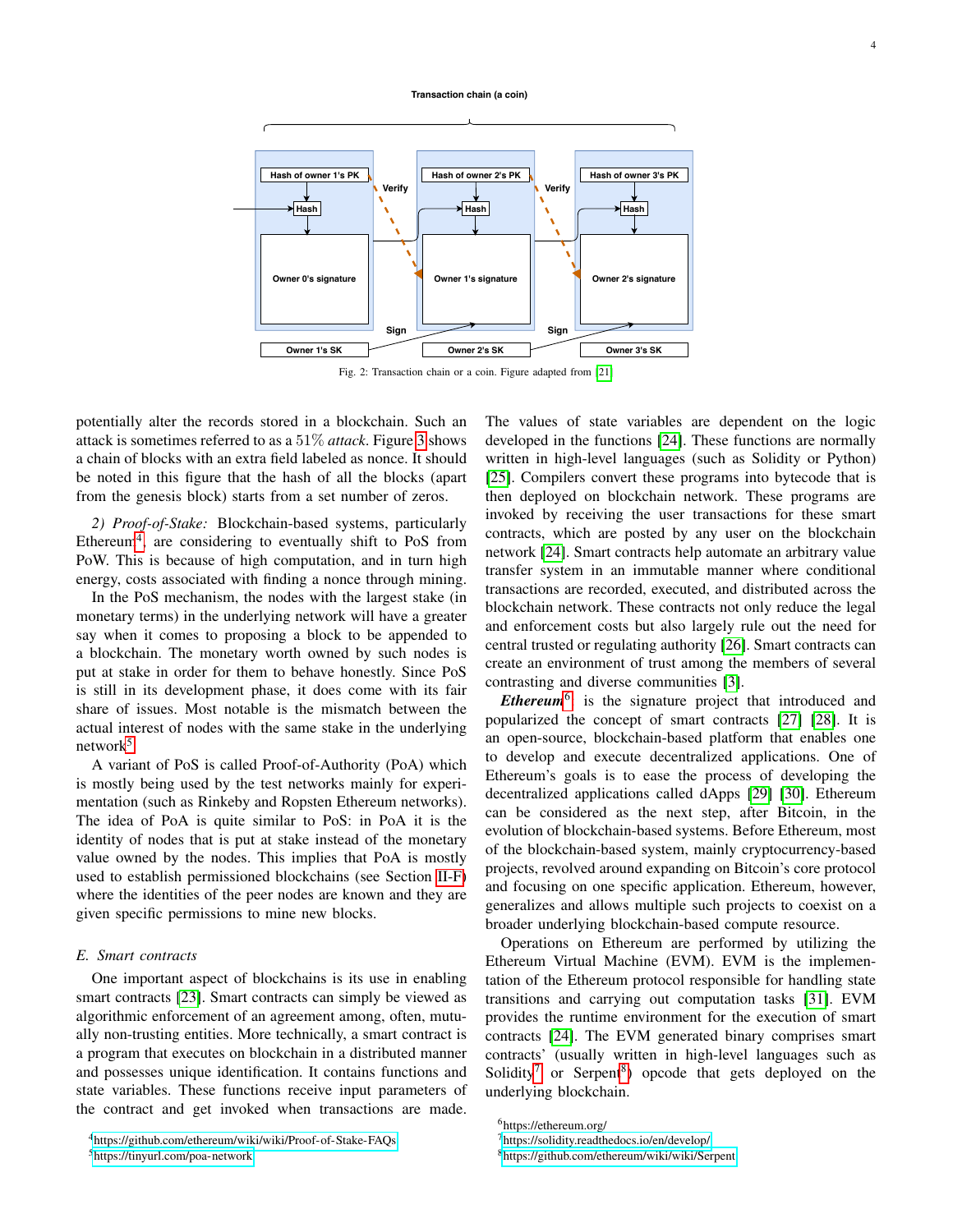**Mined blocks**

<span id="page-4-2"></span>



Fig. 3: Mined blocks in a blockchain. Hash in each block now starts with *five* zeros.

## <span id="page-4-1"></span>*F. Public and private blockchains*

The underlying blockchains of Bitcoin, Ethereum and, in general, of most cryptocurrencies are open and public. This implies that anyone can join the blockchain network and transact with any other peer of the network. Moreover, such networks also encourage peers to stay anonymous. As an example in Bitcoin's network, peers are assigned addresses based on the hash of their public keys instead of based on their actual identities.

On the other hand, there are permissioned and private variants of blockchains as well. This concept was particularly popularized by Linux Foundation's Hyperledger Fabric (HLF) platform <sup>[9](#page-4-3)</sup>. This platform is proposed for business use cases where, in addition to data immutability and P2P consensus, transaction confidentiality is also required. Permissioned and private blockchain platforms such as HLF usually deploy a cryptographic membership service on top of their blockchain's immutable record keeping. Each peer in such a network can be uniquely identified based on its real-world identity. Proof-of-Authority (as discussed earlier) functions on the same principle of permissioned and private blockchains.

#### <span id="page-4-0"></span>III. BLOCKCHAIN-BASED NETWORK APPLICATIONS

Other than cryptocurrencies, blockchain finds its applications in various other fields, particularly those that require more transparency and trust in their record-keeping. Some blockchain-based network applications with their platforms are shown in Fig. [4.](#page-5-0)

#### *A. The Decentralized Internet*

The Internet has enabled the evolution of a number of applications such as mobile health, education, e-commerce, online social systems, and digital financial services. However many parts of the world are still deprived of the Internet's boons due to the existence of a digital divide [\[52\]](#page-17-2)–[\[55\]](#page-17-3). Moreover, the existing Internet infrastructure is predominantly centralized creating monopolies in the provision of services to

<span id="page-4-3"></span><sup>9</sup><https://hyperledger-fabric.readthedocs.io/en/release-1.3/blockchain.html>

TABLE II Timeline: Evolution of Blockchain

| 2018 | Blockchains potential got revamped by<br>more investments in wide range of use<br>cases [32]                                                                                               |
|------|--------------------------------------------------------------------------------------------------------------------------------------------------------------------------------------------|
| 2017 | Seven European banks, announced their<br>program to develop a blockchain-based<br>trade finance platform in collaboration<br>with IBM [33]                                                 |
| 2016 | Ethereum DAO code was compromised<br>and hacked [34], Emergence of<br>permissioned blockchain solutions [10]                                                                               |
| 2015 | Blockchain trial was initiated by NASDAQ<br>[35], Hyperledger project was started [36]                                                                                                     |
| 2014 | With crowdfunding the Ethereum Project<br>was started [37], Ethereum genesis block<br>was created [38], [39]                                                                               |
| 2013 | Ethereum, a blockchain-based distributed<br>computing platform was proposed [40]                                                                                                           |
| 2012 | Coinbase, started as brokerage for Bitcoin<br>[41]                                                                                                                                         |
| 2011 | Silk Road launched with Bitcoin as<br>payment method [42], BitPay first<br>Blockchain-based wallet [43], Emergence<br>of other cryptocurrencies like Swiftcoin<br>[44]-[46], Litecoin [47] |
| 2010 | First Bitcoin cryptocurrency exchange Mt.<br>Gox started working [48], [49]                                                                                                                |
| 2009 | First Bitcoin block was created [50], [51]                                                                                                                                                 |
| 2008 | Bitcoin's whitepaper was published by<br>Satoshi [21]                                                                                                                                      |

<span id="page-4-4"></span>its users [\[56\]](#page-17-23), [\[57\]](#page-17-24). Distributed denial of service (DDoS) attacks on DNS servers $^{10}$  $^{10}$  $^{10}$ , certificate authority compromises (as mentioned in Section [III-H\)](#page-10-0), cybersecurity-related incidents [\[58\]](#page-17-25)–[\[60\]](#page-17-26) and similar other service disruptions are rife mainly because of the largely centralized nature of the current Internet and the services that it provides [\[61\]](#page-17-27). Whereas, the decentralized approach to the online service provisioning gives more control to the users (or the edges of the Internet) and ensures fair participation and sharing of the resources. It is believed that decentralization of the communication infrastructure may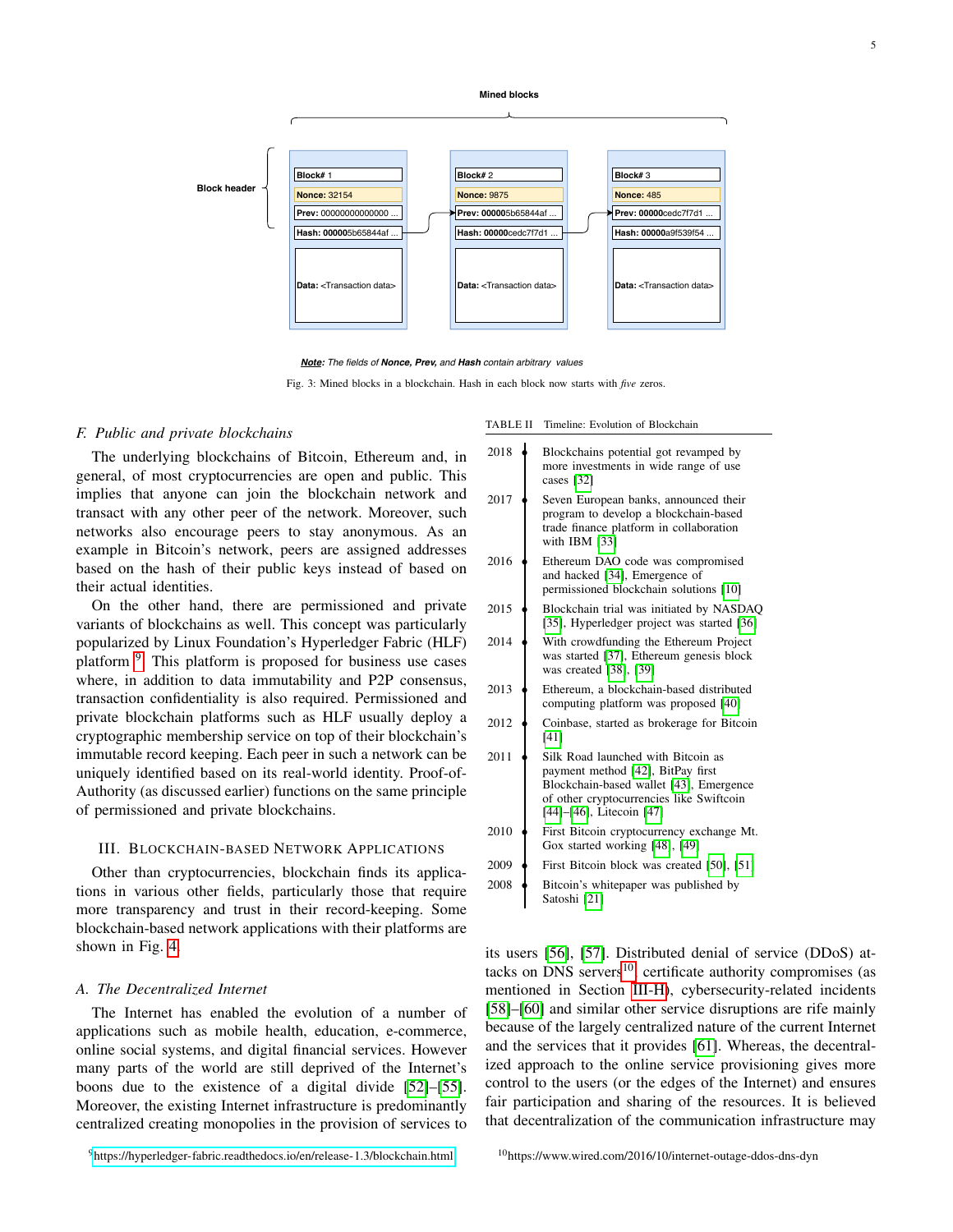<span id="page-5-0"></span>

Fig. 4: Examples of blockchain-based network applications and their solutions

bridge the gap of the digital divide and make the Internet services reachable to the remaining unconnected portion of the planet [\[62\]](#page-17-28).

In this section, we try to re-imagine different components of the Internet through the perspective of Blockchain's premise of decentralization and distributed trust.

*1) Decentralized naming systems:* Domain name system (DNS) is an example of online namespace system. Its primary goal is to resolve each unique hostname to an IP address(es) and vice versa. Presently, the largely centralized nature of DNS raises the odds for single-point failures and makes such systems prone to malpractice and malicious activities by the main stakeholders and governments. In the past, the seizure of hundreds of domain names by governments or the regulatory institutions have turned scientists, activists, and enthusiasts to think about possible alternatives to this largely centralized namespace system [\[63\]](#page-17-29)–[\[67\]](#page-17-30).

Most applications place a demand for a namespace system that can ensure security during the provision of such identifiers. Blockchain can enable a namespace system by making use of global, tamper-resistant, and append-only ledgers and thereby guarantee the integrity, availability, uniqueness, and security of name-value pairs. While some challenges remain to be solved, the blockchain technology can successfully provide the essential basis for the construction and governance of secure and distributed naming services [\[68\]](#page-17-31). Such blockchainbased networks further encourage the inclusion of honest network peers since for a sufficiently large blockchain network, it becomes very difficult and costly for the adversarial elements to tinker with the blockchain records [\[69\]](#page-17-32).

In 2011, an experimental open-source startup called Namecoin came into being providing distributed DNS services based on blockchain technology with the aim of improved security

mechanism, decentralization, confidentiality, and agility [\[70\]](#page-17-33), [\[71\]](#page-17-34). Namecoin is designed to work on top of a blockchain and as an alternative to the existing conventional DNS root servers for the storage of registered domain names [\[69\]](#page-17-32). Being a blockchain-based system (with secretly held private keys corresponding to the registered domain names) it is immune to censorship or seizure of the registered domain name accounts. Similarly, any change in domain names, recorded on a blockchain, requires proof-of-work by the longest chain of honest network peers (see Section [II-D1](#page-2-5) for details), which in turn is in control of the highest computing pool [\[67\]](#page-17-30), [\[72\]](#page-17-35).

Another blockchain-based namespace system called Blockstack, inspired by the Namecoin network, improves upon various performance limitations of Namecoin (for a detailed analysis of Namecoin, please see [\[67\]](#page-17-30)) most importantly security and scalability [\[69\]](#page-17-32). The aspect of security was particularly improved by Blockstack by migrating from Namecoin's blockchain to Bitcoin's larger blockchain. The reason being the bigger size of Bitcoin's network, which makes it harder (as compared to Namecoin's relatively smaller network) for a 51% attack [\[73\]](#page-17-36) (see Section [II-D1\)](#page-2-5). One of the distinguishing features of Blockstack system is the introduction of a *virtualchain* [\[74\]](#page-17-37). Virtualchain is a logical overlay layer that sits on top of a production blockchain such as Bitcoin. Virtualchain eases the process of modifying the underlying blockchain without requiring actual consensus-breaking changes to it. Blockstack system facilitates users to register unique humanreadable usernames and employs the distributed PKI system to bind user identities with arbitrary data values. This new registration system thus functions without the requirement of any centrally trusted third party [\[61\]](#page-17-27), [\[69\]](#page-17-32). Blockstack enables users to own and control their data and access to this data at all times.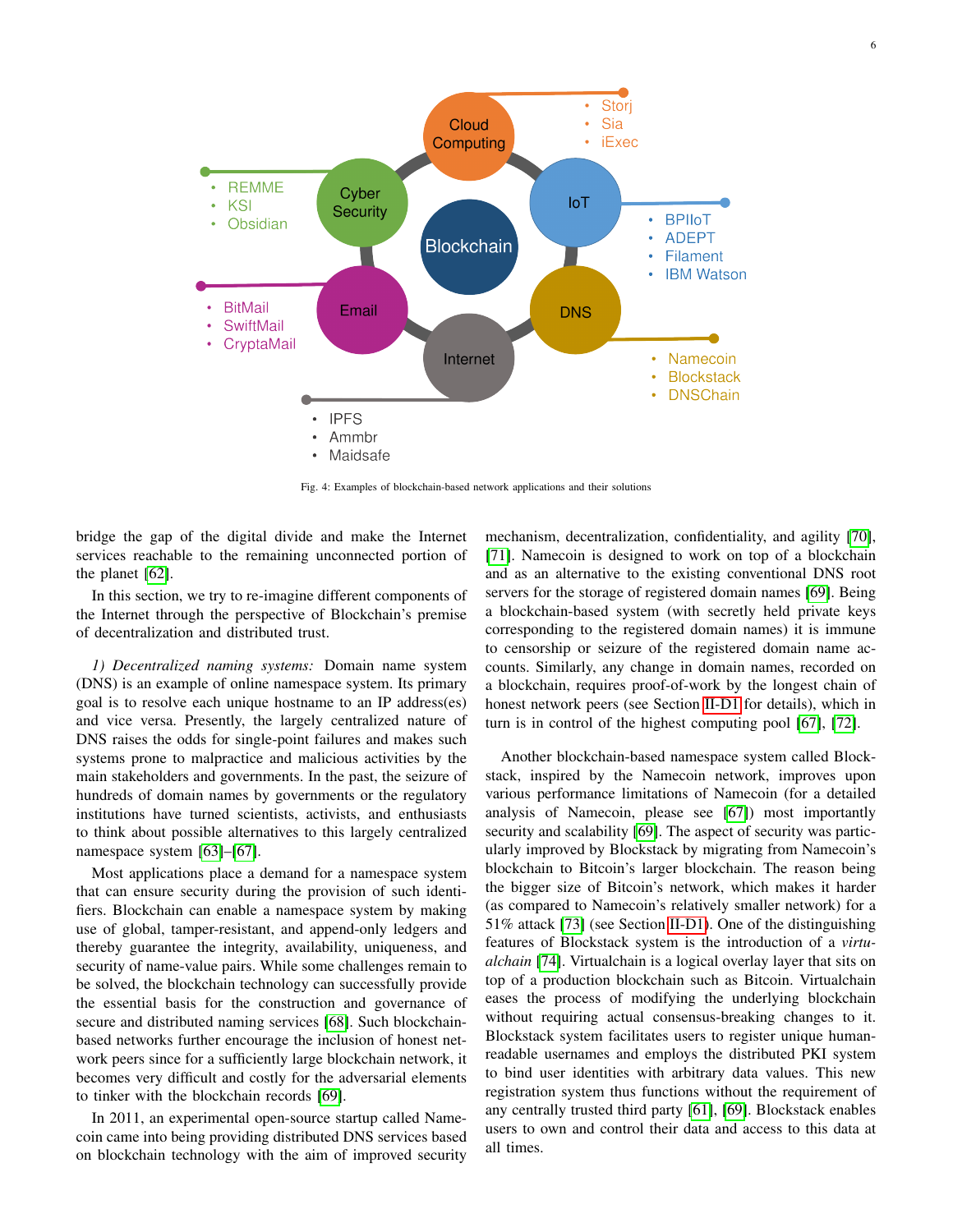*2) Routing in the decentralized Internet:* The interoperability of many still distinct (and largely isolated and self contained) blockhain networks will pose a problem in future if they are to come together to enable a wide-spread adoption of blockchain-powered decentralized web. There is a need for a routing mechanism that can take into account different characteristics of different blockchain networks and route a transaction from one network to a potentially different one and back. The main problem in inter-blockchain network routing is of verification of blockchain records among different blockchain networks and the provision of communication between any two peers belonging to any two distinct blockchain networks. In a single network this problem gets trivial with all the peers agreeing to follow the same consensus protocol (for example PoW). The motivation to enable interoperability among different blockchain networks can be taken from the concept of a *lightweight client* of a blockchain network. Such clients are able to verify the existence of a record of a transaction in a blockchain network without downloading the entire bulk of blockchain data. The lightweight clients do so by making use of a technique called Simple Payment Verficiation  $(SPV)^{11}$  $(SPV)^{11}$  $(SPV)^{11}$  [\[21\]](#page-16-8) which allows a client to verify the existence of a transaction record only by downloading the, comparatively lightweight, block headers, in the form of a Merkle branch, in comparison to the entire blockchain data. Following a similar principle, *Blocknet*<sup>[12](#page-6-1)</sup> proposes a solution for inter-blockchain routing infrastructure [\[75\]](#page-17-38). Blocknet achieves interoperability by making use of two main components namely XBridge and XRouter. XBridge is responsible for implementing the *exchange* functionality which implies enabling of atomic swaps of tokens between two blockchains. XRouter on the other hand implements *communication* functionality and in unison with XBridge and making use of SPV a transaction can then be performed between two peers belonging to different blockchain networks.

Another project that proposes a solution to enable crossledger payments is called *Interledger*<sup>[13](#page-6-2)</sup> [\[76\]](#page-17-39). Interledger presents the concept of *connectors* that act as decentralized exchanges between two distinct blockchain ledgers and route transactions (or *packets of money* as per Interledger's vernacular). Interledger takes its inspiration from IP routing and instead of IP addresses it makes use of an ILP (Interledger packet) address. ILP packets differ from the *best-effort* IP routing in the way that ILP packets can not be lost or stolen since in the case of ILP, funds with real monetary value are transferred instead of data. This is achieved by making use of Hashed Timelock Agreements (HTLA)<sup>[14](#page-6-3)</sup> in combination with SPV to settle cross ledger payment claims. HTLAs work across the ledgers and enable conditional transfers. Conditional transfers involve a *preparation step* whereby a transfer is first prepared which implies that a sender's funds are put on hold by a ledger's contract until a condition is met which manifests itself in the form of a digest of a cryptographic hash function. Its incumbent on a recipient to present this digest in the form of a *preimage* within a certain time window. If the time expires the funds are automatically released to the sender. This way, by making use of HTLAs the funds can not be lost in transit.

In conclusion, we see the problem of blockchain interoperability as akin to the Border Gateway Protocol's (BGP) routing problem where different Autonomous Systems (ASes) interoperate with each other with a mutually agreed upon control plane information. In our opinion these two problems seem to fit well together. Both domains (i.e., BGP routing and blockchain interoperability) can motivate solutions in each other. As an example, in our opinion, it would be beneficial if BGP attributes such as AS prefixes with corresponding control plane information (such as peering agreements) are stored in an immutable manner in a blocckhain-based database for routing checks. There will, however, be scalability and latency concerns as a blockchain's transaction rate must keep up with the dynamic nature of the changing network topologies in different ASes. Still, storage of network topological graphs with peering agreements will create an opportunity for a more trusted, transparent, and auditable routing decisions with a lesser chance for censorship and collusion.

#### *B. Decentralized Email*

Today, electronic mail (email) is a common form of communication among many that usually consists of a mail client and an associated server. There are various protocols such as SMTP, ESMTP, POP, and IMAP for formatting, processing, delivering, and displaying email messages by ensuring interoperability among different mail clients and servers. The security of an email system relies on a continuous process of planning and management. Email messages pass through the non-trusted external networks that are often beyond the control of an email provider's security system. These email messages, without appropriate security safeguards, can potentially be read, modified, and copied at any point along their path [\[77\]](#page-17-40). Melissa, Sasser worm and other embedded hyperlinks and viruses have damaged millions of computers and their data [\[78\]](#page-17-41). Email solutions (such as Yahoo) have suffered from data breaches in the past and have resultantly urged their users to change their password keys [\[79\]](#page-17-42). In order to improve on these centralized email systems to better safeguard the users' private and sensitive information, a radical change in the underlying technology seems imperative.

One of the solutions to address the vulnerabilities of the email system described above can be in the form of a blockchain-powered decentralized and distributed email system. Email addresses, in a similar way to DNS address assignment as discussed in the last section, can be assigned to the users over blockchain technology. In this system, there is no centralized controlling server in order to gain access to personal data and records. Most importantly, email communication using blockchain technology is not under the influence of government authorities that could exploit the centralized email providers such as ISPs and technology giants such as Google, Amazon, and Facebook, etc. John McAfee Swiftmail<sup>[15](#page-6-4)</sup> is a blockchain-based email solution with 256-bit

<span id="page-6-4"></span><sup>15</sup>http://johnmcafeeswiftmail.com/

<span id="page-6-0"></span><sup>11</sup><http://docs.electrum.org/en/latest/spv.html>

<span id="page-6-1"></span><sup>12</sup><https://blocknet.co/>

<span id="page-6-2"></span><sup>13</sup><https://interledger.org/>

<span id="page-6-3"></span><sup>14</sup><https://interledger.org/rfcs/0022-hashed-timelock-agreements/>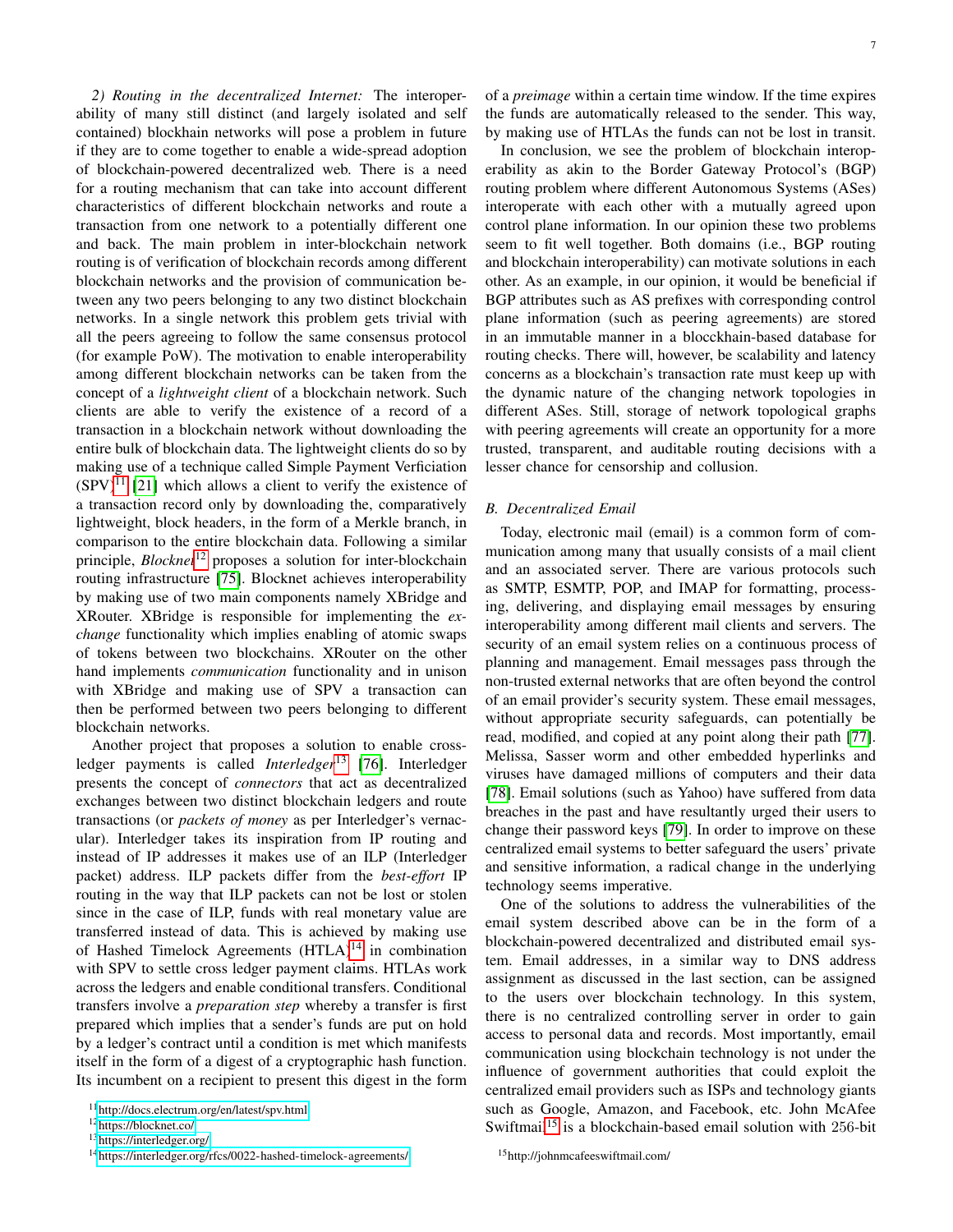end-to-end encryption for the protection of data. CryptaMail<sup>[16](#page-7-0)</sup> is another blockchain-based email service that claims 100% security based on the decentralized system without third party involvement. Gmelius blockchain architecture is a hybrid system that offers a scalable and cost-effective framework that anchors email associated data into the Ethereum [\[80\]](#page-17-43).

# *C. Blockchain for the Internet-of-Things (IoT)*

The Internet of Things (IoT) broadly speaking is a network of everyday objects in which the IoT devices capture or generate enormous amounts of data and send it over the network [\[81\]](#page-17-44). This interconnection of a large number of IoT devices is known to cause many privacy and security issues [\[82\]](#page-17-45)–[\[85\]](#page-18-0). The IoT-based social, such as health-related, applications often end up monitoring and collecting sensitive personal information. When such information is exposed to third parties, such as health-care providers, the prospects of inadvertent or malicious privacy compromises become highly probable [\[86\]](#page-18-1). Compliance with the privacy and security rules and policies for a particular application is a significant challenge in IoT-based systems [\[87\]](#page-18-2). In such systems, blockchainbased solutions can help in addressing the issues related to security and privacy. Besides the by-design existence of some implementation constraints of energy, delay, and computation overhead in IoT devices, businesses have started initiatives to use blockchain into their various domains such as in production and supply chain management [\[88\]](#page-18-3), [\[89\]](#page-18-4). For example, the IBM Watson IoT platform<sup>[17](#page-7-1)</sup> empowers the users to put their data on blockchain ledgers, which can later be used in shared transactions among different members of an IoT-related business consortium. This way members of such consortium can take part in verifying transactions against IoT data, dispute resolution, and accountability mechanism in a trusted, transparent, and mutually agreed upon manner. The data collected from devices in an IoT network is formatted into such API formats that are understandable to blockchain smart contracts. The IBM Watson IoT platform enables a business solution to manage, analyze, and customize IoT data, according to a pre-agreed policy, to be shared among permissioned clients, members, and smart contracts [\[88\]](#page-18-3).

The importance of IoT can be gauged by observing the manufacturing industry, which is increasingly adopting IoT-based solutions for machine diagnostics, manufacturing automation, and health management of industrial machines [\[24\]](#page-16-22). Cloudpowered manufacturing systems along with IoT technology help in the provisioning of manufacturing resources to the clients as per the existing demand. This usually requires the involvement of a centrally trusted third party. A blockchainbased platform called Blockchain Platform for Industrial Internet of Things (BPIIoT) is a trustless P2P network where the exchange of services may take place without the need for a central trusted third party [\[24\]](#page-16-22). BPIIoT provides a platform for the development of dApps pertaining to P2P manufacturing applications. BPIIoT improves on a similar project called Slock.it<sup>[18](#page-7-2)</sup>, according to the authors of [\[24\]](#page-16-22), being generic in terms of dApp development. BPIIoT's platform consists of a single-board computer that provides a bridge to both cloud and blockchain services. BPIIoT enables customer-to-machine and machine-to-machine transactions without the involvement of third parties. For more details on the applications of blockchain for the Internet of things (IoT), the interested readers are referred to a comprehensive survey on this topic [\[8\]](#page-16-5).

Another IoT project, managed by IBM in collaboration with Samsung, is the blockchain-powered and Ethereum-based Autonomous Decentralized Peer-to-Peer Telemetry (ADEPT) system. Ethereum is a blockchain-based generalized technology that can be considered as the compute framework for trustful messaging. Contracts authored under this framework endorse the rules designed for interaction between network nodes and thus are considered more secure. It also provides developers with a platform for building applications integrated with the Ethereum message passing framework [\[27\]](#page-16-26). ADEPT realizes a decentralized IoT solution by following the three principles: i) P2P messaging, ii) distributed file sharing, and iii) autonomous coordination among the devices of IoT network. ADEPT makes use of Telehash (an encrypted mesh networking pro $to$ col)<sup>[19](#page-7-3)</sup>, BitTorrent, and Ethereum respectively to realize the three principles just described. Ethereum's blockchain enables device owners of ADEPT's IoT network to automate rules of engagement, the registration and authentication processes, and interactions among themselves in a decentralized and trusted manner. This can be achieved in one of two ways namely: i) proximity-based: taking into consideration physical, temporal or social distance and ii) consensus-based: taking into consideration selection, validation, or blacklisting criterion [\[128\]](#page-18-5)–[\[130\]](#page-18-6).

Among other works is Filament, a blockchain-based technology stack that enables IoT devices to discover, register, manage, and communicate in a decentralized manner [\[131\]](#page-18-7), [\[132\]](#page-18-8). In [\[133\]](#page-18-9), a system named modum.io<sup>[20](#page-7-4)</sup> has been presented, which utilizes blockchain-based IoT devices to ensure the immutability of the transactions related to physical products and facilitates in the regularization of the supply-chain management process in the various fields.

# *D. Blockchain-based Content Distribution*

Content distribution networks (CDNs) are an effective approach to improve Internet service quality by replicating the content at different strategic geographic locations in the form of data centers. Users can request and access data from the closest replica server instead of always fetching it from the data-originating server. Generally, large companies such as Netflix and Google's YouTube service, have their own dedicated CDNs, while smaller organizations can rent CDN space from other companies like Akamai. BitTorrent is a P2P content distribution protocol that enables the propagation of data using networks of computers for downloading and

<span id="page-7-0"></span><sup>16</sup>http://www.cryptamail.com/

<span id="page-7-1"></span><sup>17</sup><ibm.co/2rJWCPC>

<span id="page-7-2"></span><sup>18</sup><https://slock.it/landing.html>

<span id="page-7-3"></span><sup>19</sup><http://telehash.org>

<span id="page-7-4"></span><sup>20</sup><https://modum.io>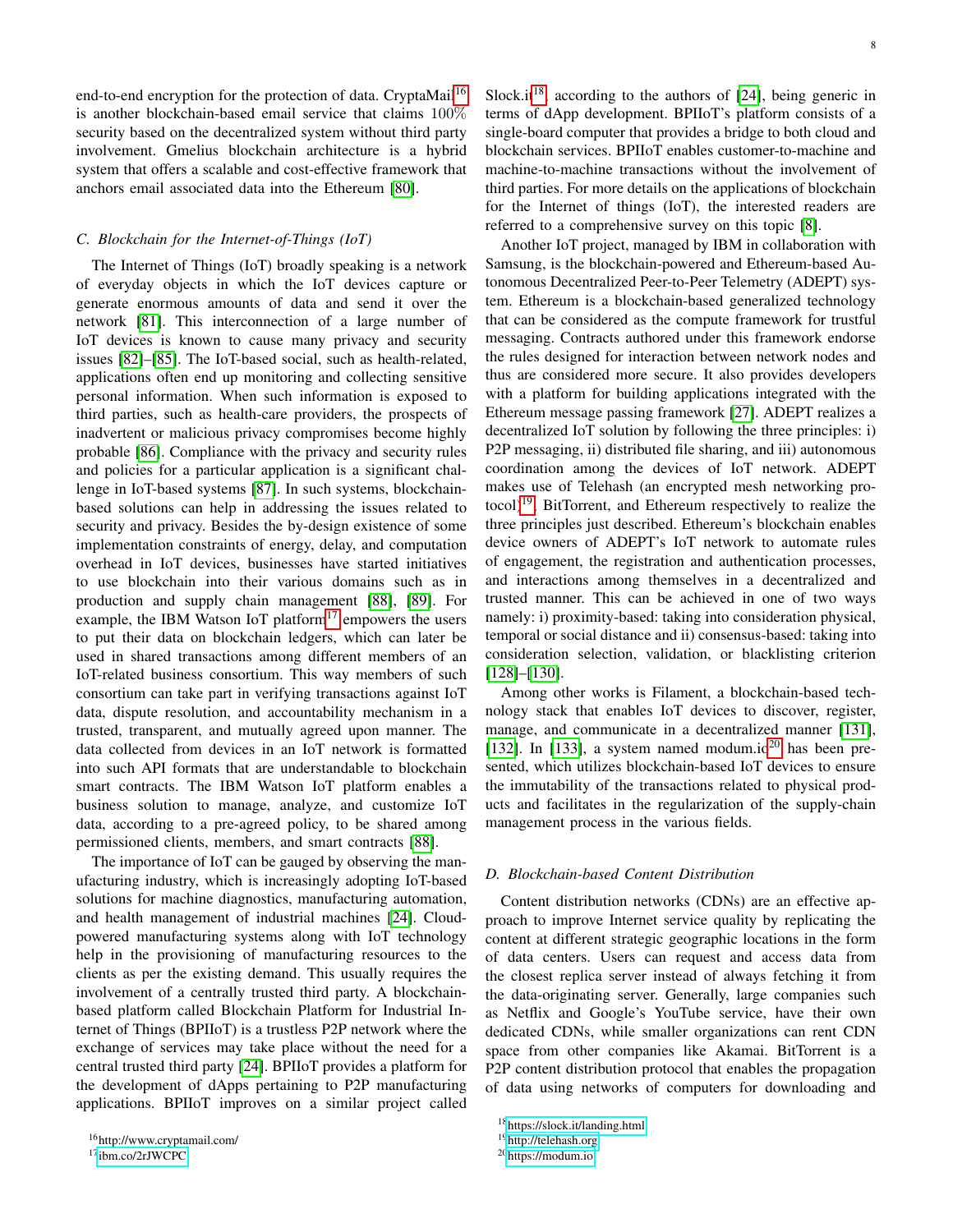| Scope                       | Example(s)                                                              | <b>Description</b>                                                                                                                                         |  |  |  |  |
|-----------------------------|-------------------------------------------------------------------------|------------------------------------------------------------------------------------------------------------------------------------------------------------|--|--|--|--|
| Cryptocurrency              | Bitcoin, Bcash, Iota, OmiseGO,<br>Litecoin, Ripple, Dash, Zcash, Monero | Decentralized peer-to-peer electronic cash system for online payments.                                                                                     |  |  |  |  |
| <b>Smart Contract</b>       | Ethereum [27], Ripple [23]                                              | Occurrence of certain events triggers transfers of different things, i.e., security deposit payment,<br>saving wallets, decentralized gambling, wills etc. |  |  |  |  |
| Cloud Services              | Abuse Prevention [90]                                                   | Defence to stop attacks and service abuses in cloud computing applications.                                                                                |  |  |  |  |
| Message Exchange            | Bitmessage [91]                                                         | Secure system to send and receive messages.                                                                                                                |  |  |  |  |
| <b>Identity</b> and Privacy | ChainAnchor <sup>[92]</sup>                                             | Trusted, privacy-preserving, identity management system.                                                                                                   |  |  |  |  |
| Voting System               | Electronic Vote [93]                                                    | Electronic vote transaction system for a voter to spend the vote in favor of one or more candidate recipients.                                             |  |  |  |  |
| Digital Content             | Content Distribution [94]                                               | Decentralized and peer-to-peer digital content management system with rights management mechanism.                                                         |  |  |  |  |
| Health                      | Patient Data [95]                                                       | Patient data sharing system based on blockchain technology.                                                                                                |  |  |  |  |
| Transportation              | Vehicle Communication [96]                                              | Secure vehicle to vehicle communication system.                                                                                                            |  |  |  |  |
| Agriculture                 | ICT E-Agriculture [97]                                                  | Distributed ledger system to safeguarded transparent data management.                                                                                      |  |  |  |  |
| Software                    | Software Connector [98]                                                 | Software components states sharing system without trusting a central integration point.                                                                    |  |  |  |  |
| Micro Finance               | Stellar [99]                                                            | Creates services and financial products using blockchain architecture.                                                                                     |  |  |  |  |
| E-Commerce                  | OpenBazaar [100]                                                        | Provides trading platform for users where they can make free transactions among themselves.                                                                |  |  |  |  |
| Mobile Banking              | Atlas [101]                                                             | Atlas provides platform for mobile banking and connects world communities through it.                                                                      |  |  |  |  |
| Storage                     | Sia [102]                                                               | A cloud storage platforms, enables anyone to make money.                                                                                                   |  |  |  |  |
| <b>DNS</b>                  | Namecoin [103]                                                          | A blockchain-based domain name system.                                                                                                                     |  |  |  |  |
| Document Management         | Blockcerts [104]                                                        | Issue and verify certificates for academic, professional, workforce and civic records.                                                                     |  |  |  |  |
| Storage                     | BigchainDB, MaidSafe,<br>Filecoin [105] [106] [107]                     | Scalable storage which supports diverse applications, platforms, industries and use cases.                                                                 |  |  |  |  |
| <b>Business and Economy</b> | IBM Blockchain Platform [108]                                           | Integrated platform designed for creation and acceleration of blockchain based businesses.                                                                 |  |  |  |  |
| Internet of Things (IoT)    | IBM Watson IoT [109]                                                    | Accountability and security in blockchain-based internet of things.                                                                                        |  |  |  |  |

TABLE III: Examples of blockchain-based applications

| <b>Scope</b>                  | <b>Startups</b>  | <b>Description</b>                                                                                      |
|-------------------------------|------------------|---------------------------------------------------------------------------------------------------------|
| IoT and Economics             | Chronicled [110] | Provides trusted data, ensures data provenence of IoT devices and helps in business process automation  |
| Security and Intelligence     | Elliptic [111]   | Necessary intelligence information to security agencies and financial departments.                      |
| Data Security                 | LuxTrust [112]   | Provides security to customer's electronic data and digital identity.                                   |
| <b>Regulatory Compliance</b>  | GuardTime [113]  | Data protection regulatory compliance software.                                                         |
| Financial                     | Augur [114]      | A market forecasting tool to increase profitability.                                                    |
| Transportation                | Lazooz [115]     | Real-time ridesharing services.                                                                         |
| <b>Property Records</b>       | Ubiquity [116]   | Provide service for secure ownership record of property.                                                |
| <b>Process Compliance</b>     | Startumn [117]   | Ensures process integrity and improves regulatory compliance.                                           |
| Music                         | Mycelia [118]    | Music industry online services.                                                                         |
| <b>Asset Management</b>       | Gem [119]        | Secure identification of assets.                                                                        |
| Data Security                 | Tieriom [120]    | Data protection service.                                                                                |
| Tracking and Ownership        | Provenance [121] | Maintain digital history of things.                                                                     |
| Music                         | Ujo Music [122]  | An online music store.                                                                                  |
| <b>Smart Contracts</b>        | SkuChain [123]   | Offers services like: Smart contracts, provenance of things, Inventory Management.                      |
| Storage                       | Storj [124]      | A distributed storage platform.                                                                         |
| E-commerce                    | Gyft [125]       | An online gift transfer platform.                                                                       |
| Firearms                      | BlockSafe [126]  | A secure and privacy enabled firearm solution.                                                          |
| <b>Health and Environment</b> | BitGive [127]    | By using blockchain technology it works for the improvement of public health and environment worldwide. |

TABLE IV: Examples of blockchain-based startups

uploading simultaneously without a central server [\[134\]](#page-18-48). Bit-Torrent's network consists of a large number of peers, which complicates the task of traffic management. The other major issue with the current CDNs is that the content creators receive an inadequate share of the revenue, especially in digital content distribution sector [\[135\]](#page-18-49). Similarly, the media sector is also significantly suffering because the content can be easily copied and distributed.

Blockchain technology can be the solution with the necessary ingredients to significantly resolve the challenges related to content distribution. It can stabilize the rights management related issues for studios and artists by providing a better way of content control. This can enable a more agile method for content delivery with a more trusted, autonomous, and intelligent network. In a blockchain-based CDN, the participants can independently verify a record and its origin without the need for a centralized authority for verification. Blockchain can store all the record related to the content (e.g., its origin), and share over the network in an immutable form along with the provision of enabling a monetization system to empower the content creators.

 $DECENT<sup>21</sup>$  $DECENT<sup>21</sup>$  $DECENT<sup>21</sup>$ , as an example, is a blockchain-based CDN that provides secure content distribution and maintains the reputations of the content creator with a mechanism for the payment between authors and client nodes also in place. Content (e.g., ebooks, videos, and audio) is released cryptographically over the global DECENT network and other nodes can then pur-chase them with DECENT tokens. SingularDTV<sup>[22](#page-8-1)</sup> is a media industry initiative in which an Ethereum-based entertainment studio is developed that can enable rights management as well as P2P distribution to empower artists and creators.

## *E. Distributed Cloud Storage*

Today, consumers and enterprises face the storage and management problems caused by an ever-increasing volume of data on non-volatile data storage systems. Despite the popularity of cloud storage solutions (such as Dropbox and Google Drive), the control, security, and privacy of data remain major concerns [\[136\]](#page-18-50). It is largely due to the current model being adopted by the cloud storage systems that often puts

<span id="page-8-0"></span><sup>21</sup>https://decent.ch/

<span id="page-8-1"></span><sup>22</sup><https://singulardtv.com/>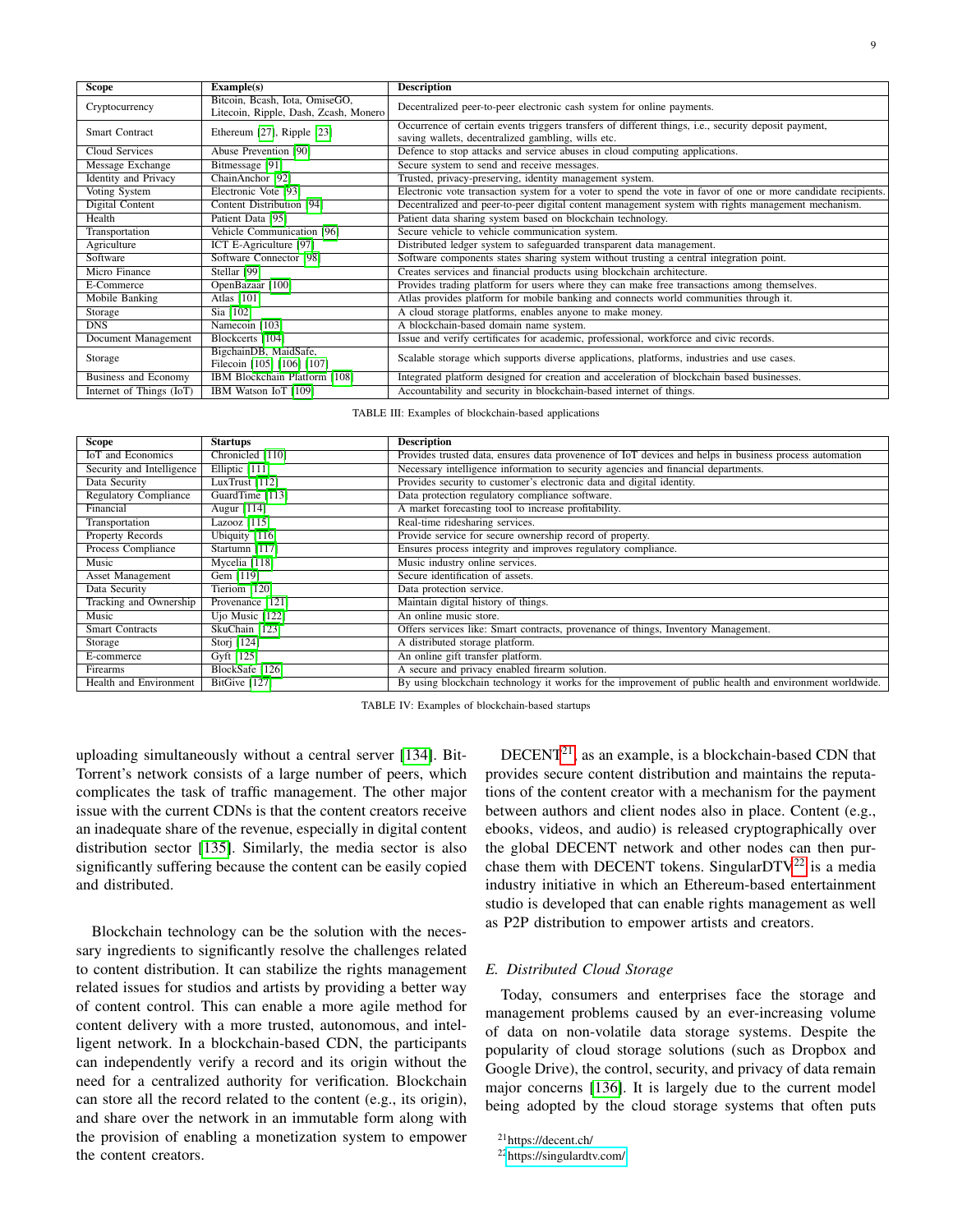them under a centralized institutional authority. In this model, data is transferred over TCP/IP from a client to the host servers in the legacy client-server model [\[137\]](#page-18-51). The information thieves, censorship agencies and spies can potentially tamper with or copy the stored confidential files from hosting servers through technological means, legal tactics and political strategies [\[138\]](#page-18-52)–[\[142\]](#page-18-53).

Such problems, mostly caused by central and identifiable points in the current cloud storage systems<sup>[23](#page-9-0)</sup>, can potentially be solved using decentralization and (transparent and trusted execution in the form of) automation based on a trust agreement between a client and a host service provider. There exist some storage solutions such as MaidSafe<sup>[24](#page-9-1)</sup> and Tornet<sup>[25](#page-9-2)</sup> that outline possible alternatives for a decentralized cloud, but security, scalability, and cost efficiency of these solutions still remain in question. Therefore, a cloud storage system with trusted and verifiable security guarantees, high redundancy, and scalability, is required that should be economically viable while being practical at the same time. Blockchain-based cloud storage solutions inherit characteristics such as decentralization, anonymity, and trusted execution of transactions among the members of a trust agreement and can pave the way for a verifiable and trusted cloud computing era.

Storj<sup>[26](#page-9-3)</sup> is a blockchain-based P2P distributed data storage platform that enables users to tailor their data sharing and storage as per individual agreements with other network peers and the third party service providers. Entities can earn cryptocurrency-based micro-payments by sharing the unused disk space and Internet bandwidth of their computing devices. In the context of distributed cloud, Dong et al. [\[143\]](#page-19-0) proposed a game-theoretic, smart-contract-based verifiable cloudcomputing framework. This enables the clients to analyze collusion between two different clouds by making them perform the same computing task. In this framework, the users use smart contracts to simulate distrust, tension, and betrayal between the clouds to detect, and in turn, avoid cheating and collusion. Similarly,  $Sia^{27}$  $Sia^{27}$  $Sia^{27}$  is another blockchain-based cloud storage platform. Sia platform automates trusted service level agreements (SLAs) between a user and storage provider using smart contracts. It is an open source platform that splits users' data into encrypted fragments and distributes them across a P2P network that increases network resilience and reduces downtime. Unlike the traditional storage solutions, the data in this scheme becomes more secure in the sense that one can only access this data if in possession of associated cryptographic keys. Another important work is Filecoin [\[144\]](#page-19-1). Filecoin realizes the concept of distributed storage network in terms of an algorithmic marketplace for storage. Filecoin is built as an incentive layer on top of another distributed file system called Inter-Planetary File System (IPFS). The miners in Filecoin host the storage space with the mining capability determined by the storage capacity a miner possesses. Filecoin enables verifiable markets, which dictates how and where data is written to and read from. Each read/write transaction is powered by the underlying cryptocurrency called Filecoin.

#### *F. Applications in Online Social Networks*

The engagement of people with online social networks (OSNs) has increased greatly in recent years [\[145\]](#page-19-2). Users often put trust in these OSNs and share their personal details with their online social community. Privacy and security concerns however still remain an issue with many OSNs. Any breach of trust has the potential to detriment a user's virtual and, often in turn, real-world identities [\[146\]](#page-19-3). As an example, in one of the biggest data breaches<sup>[28](#page-9-5)</sup>, a data firm named Cambridge Analytica got the access to personal information of more than 50 million Facebook (an online social network) users during 2016 US presidential campaign. The firm provided software tools to analyze/predict American voters' behavior/personalities and influenced their choices of the ballot<sup>[29](#page-9-6)</sup>.

Decentralization, transparency, and P2P consensus gives blockchain the potential to address most of these aforementioned security and privacy concerns prevalent in OSNs [\[147\]](#page-19-4). As an example, a blockchain-based social media platform named "Steem"<sup>[30](#page-9-7)</sup> gives online community an opportunity to have a say on the nature of the content that gets popular on a social network. Steem enables users to earn rewards on the basis of votes received by the community against their contributions [\[148\]](#page-19-5). This encourages an honest participation of community peers in maintaining the quality of the overall network. Such OSN systems can further be made self-healing by a blockchain-based "reputation system", such as the one proposed by Dennis et al. [\[149\]](#page-19-6). This system keeps records of users' reputation based on their transaction history. In our opinion, such techniques, while not being free of some ethical concerns, greatly reduce the snooping and policing by the centralized authorities such as governments $^{31}$  $^{31}$  $^{31}$ .

#### *G. Cybersecurity*

A study on cybercrime [\[150\]](#page-19-7) conducted on some organizations, says that information loss remained the major cost component and increased from 35% in 2015 to 43% in 2017. Blockchains in particular can be a costly target for cyberattacks [\[151\]](#page-19-8), [\[152\]](#page-19-9). As an example, DDoS attacks on a blockchain system can take the form of flooding the network with small transactions. Still such transactions must be paid for (in the units of gas) in order for them to be confirmed by the network [\[151\]](#page-19-8). The operations that require very (disproportionately) low gas costs are vulnerable to exploitation by attacker<sup>[32](#page-9-9)</sup>. However, when it comes to the execution of smart contracts then there is a large attack surface area. This is because, often, a set of smart contracts is deployed to automate an application with all of its members working in unison. If one member of

<span id="page-9-9"></span><sup>32</sup><https://www.coindesk.com/so-ethereums-blockchain-is-still-under-attack/>

<span id="page-9-0"></span><sup>23</sup><https://newsroom.fb.com/news/2018/09/security-update/>

<span id="page-9-1"></span><sup>24</sup><https://maidsafe.net>

<span id="page-9-2"></span><sup>25</sup><https://github.com/bytemaster/tornet>

<span id="page-9-3"></span><sup>26</sup><https://storj.io>

<span id="page-9-4"></span><sup>27</sup><https://sia.tech>

<span id="page-9-5"></span><sup>28</sup>https://www.nytimes.com/2018/03/19/technology/facebook-cambridgeanalytica-explained.html

<span id="page-9-6"></span><sup>&</sup>lt;sup>29</sup>https://www.theguardian.com/news/2018/mar/17/cambridge-analyticafacebook-influence-us-election

<span id="page-9-7"></span><sup>&</sup>lt;sup>30</sup>https://steem.io

<span id="page-9-8"></span><sup>31</sup><https://www.theguardian.com/world/2013/jun/06/us-tech-giants-nsa-data>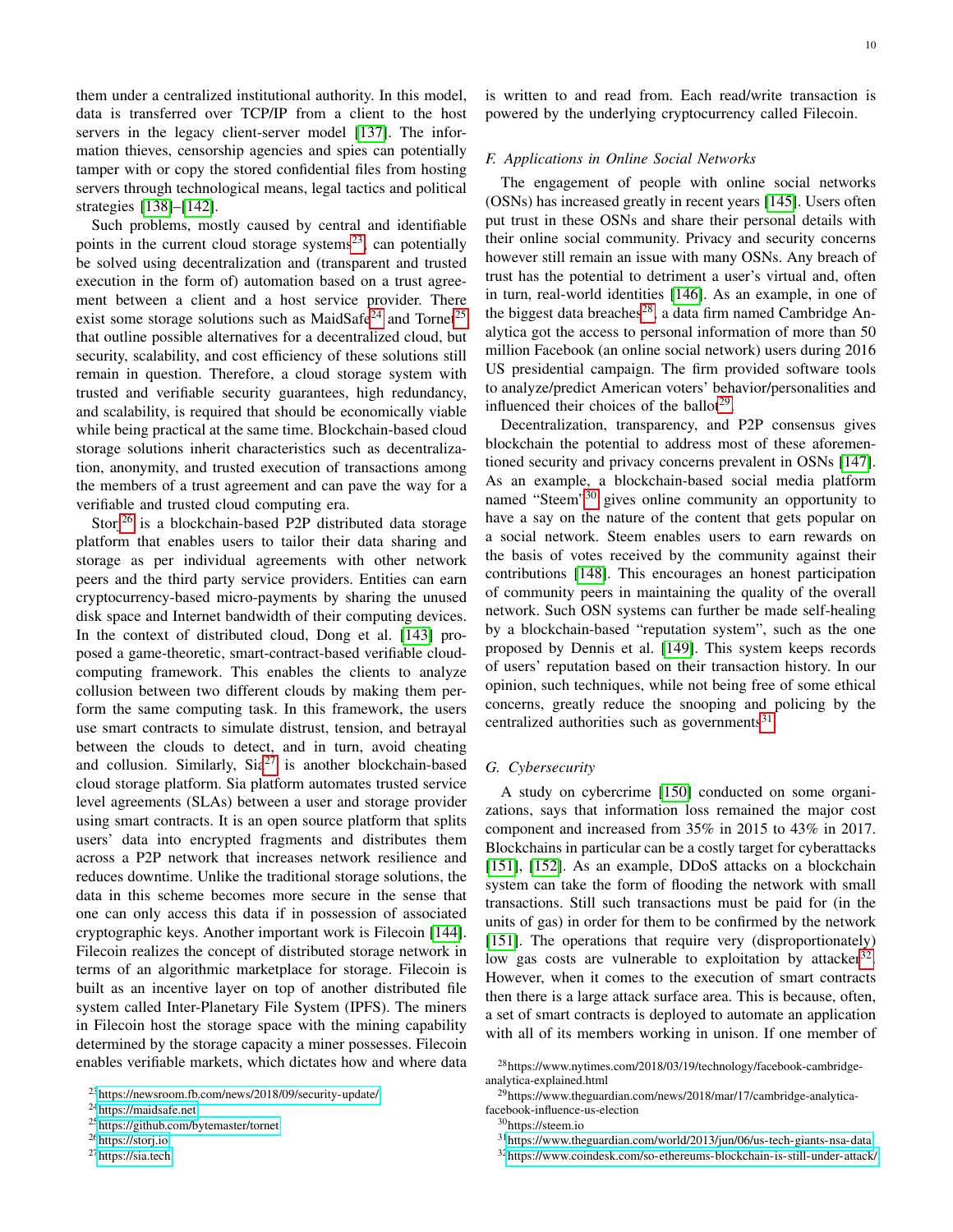such a set malfunctions it can then trigger a domino effect rendering the whole set malfunction [\[151\]](#page-19-8). As an example an ambitious ethereum-based project implemented called decentralized autonomous organization (DAO) got hacked resulting in the theft of about  $60M$  Ether<sup>[33](#page-10-1)</sup>. Such attacks can further be avoided by providing further trust guarantees for the code and logic of the smart contract itself. For instance, Tezos proposes the concept of a *self amending ledger* and to make the deployment of a smart contract more trusted it provides formal proofs of the code of a smart contract in order to secure the trust of all the parties interested in the execution of this smart contact [\[153\]](#page-19-10).

Based on blockchain technology,  $REMME<sup>34</sup>$  $REMME<sup>34</sup>$  $REMME<sup>34</sup>$  is a password authentication system for safeguarding the confidential credential information from cyberattacks and at the same time disregarding the need to remember passwords [\[154\]](#page-19-11).

Estonian cryptographer Ahto Buldas co-founded an infor-mation security company named Guardtime<sup>[35](#page-10-3)</sup> in 2007. This company has been working to secure sensitive records using blockchain technology. The company has designed a Keyless Signature Infrastructure (KSI) [\[155\]](#page-19-12) against the commonly used Public Key Infrastructure (PKI). In this new infrastructure, centralized Certificate Authority (CA) uses asymmetric encryption and manages public keys. Thus helping in reducing the risk of informational asset loss from cybersecurity-related incidents.

Obsidian<sup>[36](#page-10-4)</sup> is also blockchain technology based platform for secure message exchange without any provisioning of centralized management mechanism. In this system, the metadata about the undergoing communications is spread out in distributed ledgers and cannot be collected at centralized locations. Hence, in the context of cybersecurity, it decreases the chance of surveillance or tracking and in this way addresses privacy issues [\[156\]](#page-19-13).

## <span id="page-10-0"></span>*H. Public Key Infrastructure (PKI): Certificate Authority (CA)*

Public Key Infrastructure (PKI) establishes a link between identities like domain names to a cryptographic public key with help of certificates [\[157\]](#page-19-14). Among traditional approaches to PKIs, the most common choice is the use of Certificate Authority (CA) that serves as a trusted third party and manages the distribution digital certificates over the network. This creates a single point of failure in such PKIs in practice [\[158\]](#page-19-15). There have been many incidents when these centralized CA's have been compromised—e.g., the DigiNotar attack: 531 fraudulent certificates issued [\[159\]](#page-19-16) [\[160\]](#page-19-17); Trustwave's issuance of digital "skeleton key" for surveillance [\[161\]](#page-19-18); Debian's predictable random number generator in the OpenSSL package [\[162\]](#page-19-19); Stuxnet malware: compromise on code-signing certificates [\[163\]](#page-19-20) [\[164\]](#page-19-21); Duqu malware: stealing of digital certificates along with the private keys [\[165\]](#page-19-22)–[\[168\]](#page-19-23); and the console hacking of Playstation 3 with compromised private keys [\[169\]](#page-19-24).

Developing a blockchain-based PKI is a feasible alternative to the existing PKIs, which can provide the required security properties [\[170\]](#page-19-25). In a blockchain-based implementation of the PKI system, the user identities are bound to publickeys using distributed public ledgers [\[69\]](#page-17-32). A blockchainbased decentralized PKI system called "CertCoin" for secure identity management and retention has been in use. This system trusts the majority of peer network users instead of any central trusted party. It has two different mechanisms for verification of the known public key and the lookup for a new public key, which are supported by decentralized efficient data structures [\[158\]](#page-19-15). In [\[171\]](#page-19-26), another blockchain-based distributed PKI scheme has been proposed that resolves the single point failure issue. This scheme ensures validity and ownership consistency of public-key certificates by miner's proof-ofwork. It uses Merkle Patricia tree (see for details [\[172\]](#page-19-27)) for efficient accessibility of certificates without relying on any central trusted third party. Similarly other blockchain-based PKIs have been discussed in [\[173\]](#page-19-28)–[\[176\]](#page-19-29).

# *I. Other Applications*

Using the blockchain technology, a company named Factom has started a land registration project with the Government of Honduras to ensure integrity and correctness of the information. Using the same technology, they have engaged in projects related to smart cities, document verification, and the finance industry [\[177\]](#page-19-30).

In another application, a blockchain-based startup Everledger is working on bringing transparency to the supply chain of diamonds, which was previously perceived as complex, risky and prone to carrying false and incomplete information. Everledger has been designed to reduce fraudulent modifications in the records to help financial institutions, businesses, and insurance companies with actual details of information [\[178\]](#page-19-31).

A bitcoin-based startup Abra for transferring money to anyone with minimal charges of transaction. No intermediate party gets involved in this transaction [\[179\]](#page-19-32). Blockchain is being considered as a novel software connector, which can provide a decentralized alternative to existing centralized systems resulting in quality attributes. For example, Xu et al. [\[98\]](#page-18-18) found that blockchain can improve information transparency and traceability as a software connector.

Openchain<sup>[37](#page-10-5)</sup> is a distributed ledger based system, which helps in the management of digital assets while ensuring their robustness, security, and scalability. AKASHA<sup>[38](#page-10-6)</sup> provides people with a platform to publish and share their content online. Participants of this system get rewarded for their content based on the votes against their entries.

OpenBazaar<sup>[39](#page-10-7)</sup> is a blockchain-based platform, which facilitates people to make transactions freely among themselves. Users of this system cannot censor the transactions or freeze the payments. Users also enjoy the flexibility of sharing information as much as they want. However, the buyers and

<span id="page-10-1"></span><sup>33</sup><https://tinyurl.com/DAOattack>

<span id="page-10-2"></span><sup>34</sup>https://www.remme.io

<span id="page-10-3"></span><sup>35</sup>https://guardtime.com

<span id="page-10-4"></span><sup>36</sup>https://obsidianplatform.com

<span id="page-10-5"></span><sup>37</sup>https://www.openchain.org

<span id="page-10-6"></span><sup>38</sup>https://akasha.world

<span id="page-10-7"></span><sup>39</sup>https://www.openbazaar.org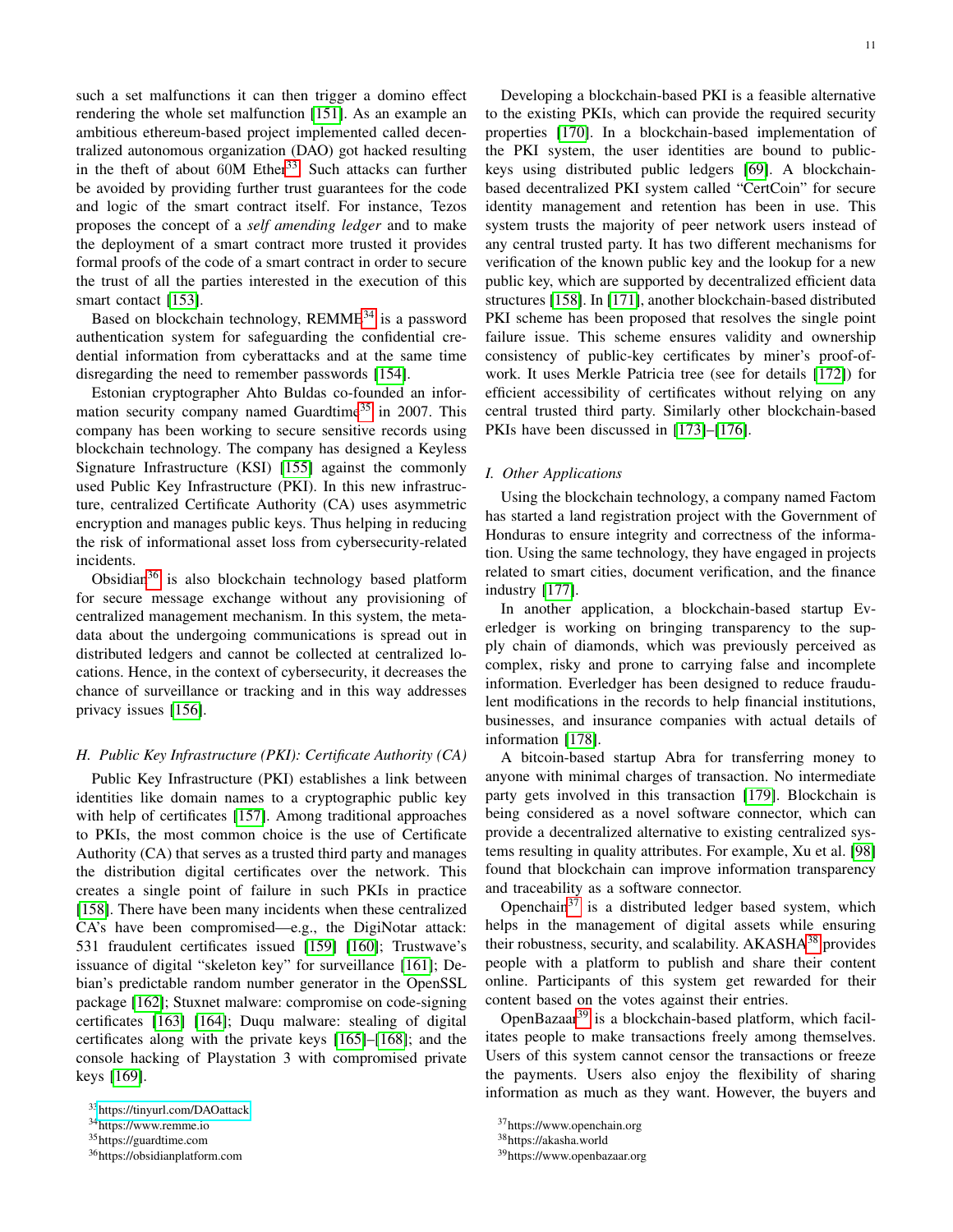sellers can engage intermediate moderators to resolve any dispute that may arise between the involved parties [\[99\]](#page-18-19).

# IV. CHALLENGES AND THE ROAD AHEAD

<span id="page-11-0"></span>The blockchain is expected to drive economic changes on a global scale by revolutionizing industry and commerce by redefining how digital trust mechanisms through distributed consensus mechanisms and transparent tamper-evident recordkeeping. The disruption of blockchain is evident, and people are beginning to adopt this distributed ledger technology. There are, however, various hurdles that are slowing down the rate of blockchain's adoption. Some of these challenges are discussed below and with pointers to how these challenges might find a solution in the future.

## *A. Governance, Operational & Regulatory Issues*

Blockchain has great potential to enable efficient and secure real-time transactions across a large number of industries by providing financial services visibility along a supply chain and streamlining government authorities and consumers. Blockchain technology is still far from being adopted en masse due to some unsolved challenges of standards and regulation. Although its hard to regulate the development of the blockchain technology itself, blockchain-based activities (such as financial services, smart contract, etc.) should be regulated [\[180\]](#page-19-33). To support its emergence and commercial implementation, the development of standards and regulations are required to establish market confidence and trust. These regulations can also be used for law enforcement to monitor fraudulent activities e.g., money laundering.

In May 2016, a complex set of smart contracts named Decentralized Autonomous Organization (DAO) was built on top of Ethereum blockchain. It was a crowd-funding platform for defining organization rules $40$ . After this smart contract's creation, there was a period of funding during which users could earn its restrictive ownership by purchasing Ether (i.e., the underlying cryptocurrecy). After the completion of that funding period, the DAO started its operation in which the restrictive owners (also called members) casted their votes for the usage of collected funds. Initially, this operation was very successful and raised over \$150M from 11,000 members within a one month duration [\[181\]](#page-19-34). In June 2016, almost \$70M were drained after a hack making use of a recursive call exploit. The hackers used this exploit to get Ether back from DAO repeatedly before its actual balance update<sup>[41](#page-11-2)</sup>. Another such incident happened in May 2017, when the WannaCry ransomware cyberattack targeted computers, encrypted their data and demanded the ransom money in cryptocurrency. In total, an amount higher than *£*108,000 was paid in Bitcoin cryptocurrency by the victims. The impact of this cyberattack was reportedly seen in 150 countries worldwide<sup>[42](#page-11-3)</sup>.

If blockchain is to get widely adopted, centralized regulatory agencies, such as governmental agencies and multinational corporations, may be unable to control and shape the activities based on blockchain technology [\[182\]](#page-19-35). Because blockchain has no specific location and each node may subject to a different geographic jurisdiction and therefore different applicable laws and legal requirements. There is no central administration for each distributed ledger, therefore, territorial regulations constitute a problem [\[183\]](#page-19-36). As a result, there is an increased need to focus on the regulation of this cross-border nature of technology.

In the *Roadmap for Blockchain Standards Report* [\[184\]](#page-19-37), it has been emphasized that there is a need to establish international standards regarding blockchain terminology, interoperability (between blockchain systems), user privacy, security, user identity, governance and risk related issues so that people's confidence in blockchain-based businesses may be developed. The report has further highlighted the need for collaboration among committees and experts in order to further strengthen the regulated use of the blockchain technology.

In [\[185\]](#page-19-38), it has been described that there are many interpretations of the blockchain technology in literature and formal blockchain terminologies are yet to be defined, i.e., permissioned blockchains vs. private distributed ledgers are few of those used interchangeably. In this [\[186\]](#page-19-39) literature, the importance of standards in paving the way for interoperability between multiple blockchain platforms and applications, have been discussed. The author is of the view that developing such standards for ensuring interoperability can help in minimizing the risk of fragmented blockchain systems.

At first, the organizations who have been governing the Internet, considered blockchain technologies as beyond their scope but this opinion changed later [\[187\]](#page-19-40). The World Wide Web Consortium (W3C) has been discussing online payments by utilizing the blockchain's potential $43$ . The Internet Governance Forum (IGF) has been arranging sessions on blockchain technology to devise a distributed governance framework $44$ . The Her Majesty's Revenue and Customs (HMRC) issued a policy paper describing the tax treatment for the income earned from Bitcoin (blockchain-based cryptocurrency) and other cryptocurrencies-related activities [\[188\]](#page-19-41). The Financial Crimes Enforcement Network (FinCEN) has recommended that decentralized currencies should follow the money laundering regulations [\[189\]](#page-19-42) [\[190\]](#page-19-43).

The European Securities Market Authority (ESMA) has issued a paper [\[191\]](#page-19-44) in which the benefits and risks of the blockchain technology in securities markets have been discussed. The UK Treasury has issued a report [\[192\]](#page-19-45), which has emphasized the need for Government to make efforts for the necessary regulatory framework in parallel to new blockchain-based developments. Moreover, other US regulatory authorities and agencies like Securities and Exchange Commission (SEC), Commodity Futures Trading Commission (CFTC), Internal Revenue Service (IRS) and Federal Trade Commission (FTC) have been working to make regulations

<span id="page-11-2"></span><span id="page-11-1"></span><sup>40</sup>https://www.coindesk.com/understanding-dao-hack-journalists

<sup>41</sup>https://www.cryptocompare.com/coins/guides/the-dao-the-hack-the-softfork-and-the-hard-fork

<span id="page-11-3"></span><sup>42</sup>https://www.theguardian.com/technology/2017/may/12/global-cyberattack-ransomware-nsa-uk-nhs

<span id="page-11-4"></span><sup>43</sup>https://goo.gl/NjVLri

<span id="page-11-5"></span><sup>44</sup>https://goo.gl/9pPeiQ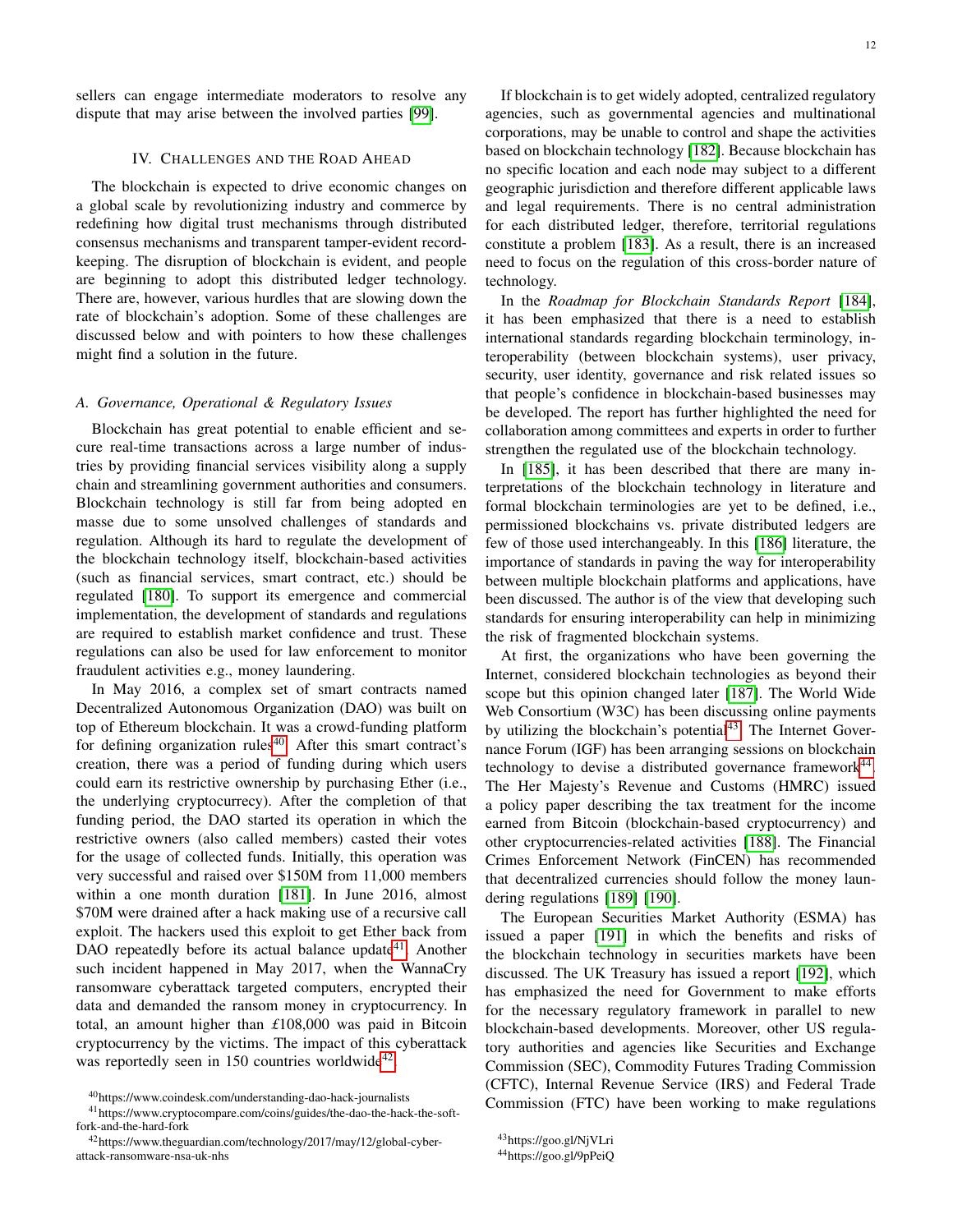pertaining to blockchain-based businesses and applications [\[30\]](#page-17-0).

*1) Blockchain and GDPR:* The European General Data Protection Regulation (GDPR) was adopted in 2016 by the European Parliament and the European Council [\[193\]](#page-19-46). Since then, two years were given to the businesses to prepare themselves to comply with the regulation. In this section, we discuss where does the compliance with GDPR put the blockchain technology? Will the original premise of decentralization and immutability be able to sustain under the GDPR ramifications particularly when we consider the *right to be forgotten* clause of GDPR? In what follows we first provide a brief overview of the GDPR, the duties it puts on businesses, the rights it gives to the users', and finally what are its ramifications on the blockchain technology in general?

After its legislation, the GDPR came into effect on May 25, 2018, and is applicable to any kind of information that can be associated with an either identified or identifiable living person[45](#page-12-0). Some of the examples of identifiable information include names, unique code number, IP address, single or multiple identifying characteristics. Further, GDPR applies throughout the lifecycle of personal data i.e., from data collection, to data processing through to the ultimate disposal of this data. GDPR-compliant businesses are bound to collect only data for the clearly stated purposes and process it with the users' consent. After the use of personal data for the said purpose, according to GDPR, the businesses are incumbent to delete the personal information from their local storage. However, this excludes data pertaining to a deceased person and processing of such data is at the disposal of local policies in place at a particular geographic region [\[193\]](#page-19-46).

GDPR gives users certain rights when they interact with businesses which provide a service based on their personal data collection and processing. These rights include:

- 1) Awareness: This entails that the users' must be informed about how their personal data will be used;
- 2) Access: The users must be able to access copies of their data collected by a business or a service provider free of charge;
- 3) Correction: If a user finds some inaccuracies in her data held by a company then she must be able to flag it as disputed;
- 4) Deletion: A user must be able to make a company delete all the information pertaining to her whenever she chooses. (This right is sometimes referred to as the *right to be forgotten*);
- 5) Restriction: If a user is in a process of assessing the accurateness of her data use she must be able to restrict the access to her data during the process;
- 6) Objection: A user must be able to object to the uses of her data if she disagrees with some of the automated decisions involving her (such as marketing ads or shopping recommendations).

<span id="page-12-0"></span>It can be observed that many of these rights seem to fit quite well with the blockchain's premise of decentralization, tamper-evident record keeping, transparency, and auditability. There are however a few nuances which we discuss next.

There are two important terms that GDPR defines namely *data controller* and *data processor* which require special attention when dealing with blockchain-based projects. Both of these entities take part in users' personal data processing with their specific consent. There is, however, a nuance in the way these two entities function. Controller is an entity which sets the purposes and means for data processing. Controllers can take the shape of a natural or legal person, authority, or an agency. Data processors, on the other hand, is similarly a natural or legal person, authority, or an agency that processes personal data on a controller's behalf strictly following the rules specified by the corresponding controller. There should also be an agreement between a controller and a processor clearly defining their roles and functions [\[194\]](#page-19-47). Given the users' rights, as mentioned above, one of the underlying principles of GDPR is auditability which provides the provision to hold the process and the entities involved in personal data processing accountable for their responsibilities, functions, and actions[46](#page-12-1). In the decentralized environment of blockchain the important issue is related to specifying who gets to be a data controller and who a processor [\[194\]](#page-19-47), [\[195\]](#page-19-48).

In terms of blockchain, we consider a number of scenarios (self open, self private, open, private, consensus protocols) to answer the questions related to deciding the roles of controllers and processors. First, an entity (a business for instance) can choose to make use of the open and permissionless blockchain. In this scenario, such an entity can potentially write the core blockchain protocol and make it open source. Further, such entities can also deploy a set of smart contracts defining data processing rules and interactions among nodes of the network. We conjecture that this way such an entity can assume the role of data controller. Further, anyone can download the client software and become a node in the overall blockchain's P2P network. It has been a common practice that the open and public blockchains make use of PoW-based consensus mechanism. This implies that any node in the network can process transactions and validate them by including them in a mined block and ultimately appending that block to the overall blockchain. As we discussed earlier that PoW-based mining is a lottery-based process which means that it is a random event that a node in a network finds a nonce hence mining and ultimately appending this block to the blockchain. In this scenario, it is not a trivial task to decide who is the processor. Since potentially all the nodes in such a PoW-based network process data at the same time. We conjecture, either the whole network should be considered as a processor or the responsibility of being a processor should be weighted as per the processing power of either individual nodes or pool of such nodes (which are sometimes referred to as mining pools).

The second scenario is of private and permissioned blockchain. In this scenario, a number of entities can come together to form a consortium and then automate the dynamics of such a consortium using a permissioned version of

<span id="page-12-1"></span><sup>46</sup>[https://thenextweb.com/syndication/2018/07/26/](https://thenextweb.com/syndication/2018/07/26/gdpr-blockchain-cryptocurrency/) [gdpr-blockchain-cryptocurrency/](https://thenextweb.com/syndication/2018/07/26/gdpr-blockchain-cryptocurrency/)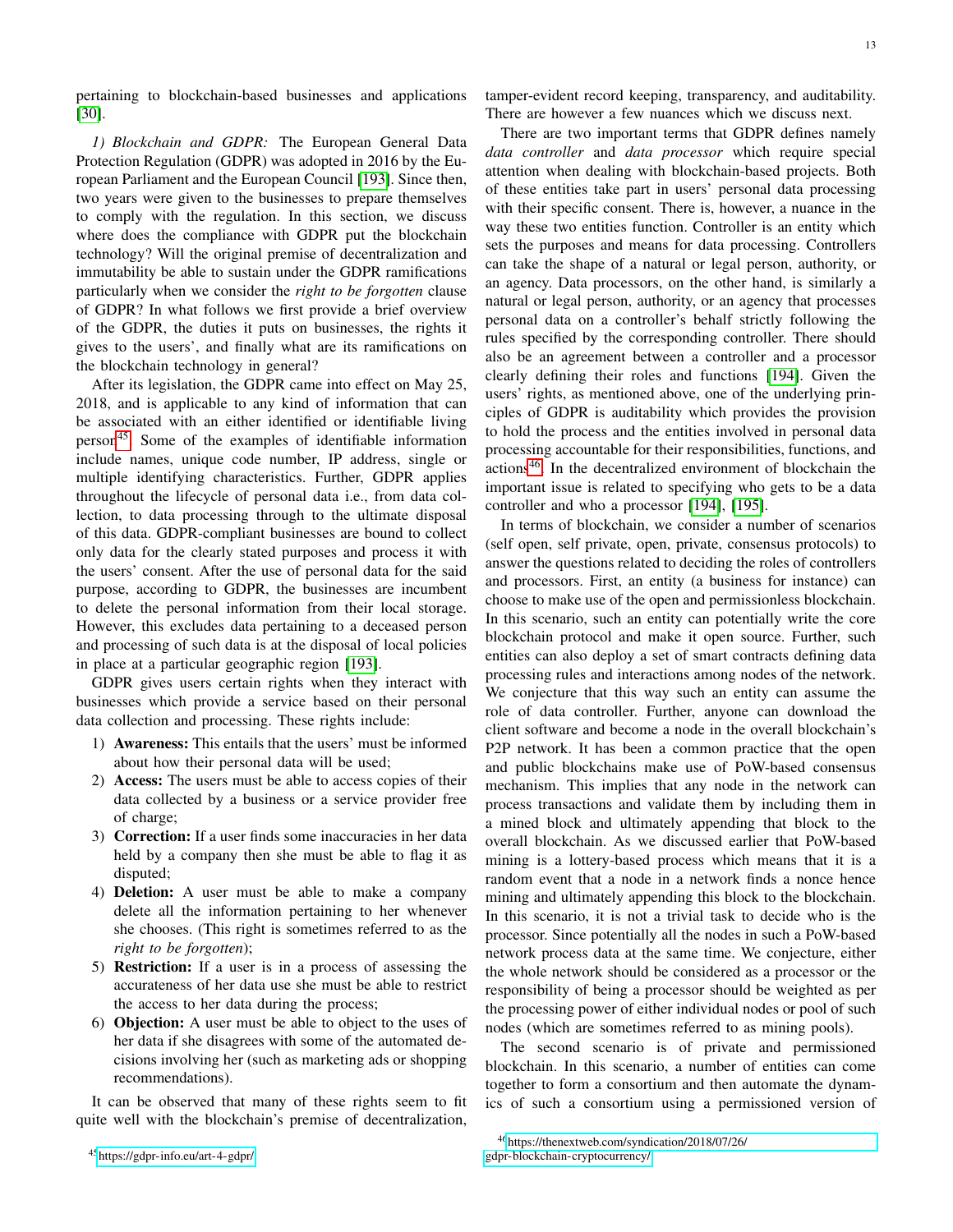blockchain. In this setup the entities can make use of a PoAbased consensus mechanism or Hyperledger's channel-based permissioned blockchain <sup>[47](#page-13-0)</sup>. Further, such entities can rent storage and computational resources from a third party cloud provider and hence rendering them as data processors. On the other hand, the consortium as a whole can assume the role of a data controller. Again, we conjecture, if the consortium makes use of a consensus mechanism such as PoS then as far as accountability is concerned then each node can be held accountable according to the stake value that such node holds in the overall network.

*2) Right to be forgotten:* Although many of the principles outlined in GDPR such as data auditability fit quite well with blockchain's premise, the main bone of contention, however, in the way of making blockchain-based decentralized solutions in compliance with GDPR is the so called *right to be forgotten*. This right dictates that a user must be able to instruct a business at any time to remove personal data pertaining to her. Further, as discussed above, the businesses are incumbent to delete personal data after a set duration of time. This right seems at odds with the blockchain's data integrity guarantees. The situation gets worse as blockchain-based solutions are usually distributed with multiple copies of the records stored at different nodes of the network.

As paradoxical as deletion and integrity seem at first glance there are, however, proposals to reconcile these two seemingly opposing principles<sup>[48](#page-13-1)</sup>. One of the solutions could be to encrypt each data entry in blockchain with a key pair and only store the ciphertext on a blockchain. This way deletion can be achieved by simply deleting the corresponding private key while still preserving the ciphertext on blockchain. In some geographical jurisdictions (such as in Britain $49$ ) the interpretation of GDPR does recognize such methods of digital deletion. However, such techniques do not provide a future-proof guarantee since with the advent of new and faster technologies and techniques such as quantum computing, such encryption methods pose a risk for future data breaches<sup>[50](#page-13-3)</sup>.

Another proposal is to only store hashes of data on blockchain while storing the actual data in an off-chain storage. This way the deletion can be achieved by deleting the off-chain stored record while keeping the hash of it intact on blockchain. An argument against this technique is that the hash of a blob of data can still qualify as personal data since if an entity possesses this blob then she can easily reconstruct the hash and decipher what was stored on blockchain in the first place. To get around this problem, we can use *hash peppering* whereby a random and secretly kept nonce is appended to the blob of data before taking its hash and storing it on blockchain. This, however, implies keeping the nonces well protected and secret and does imply some level of trust on third parties that are responsible for peppered hashing of data.

[gdpr-blockchain-cryptocurrency/](https://thenextweb.com/syndication/2018/07/26/gdpr-blockchain-cryptocurrency/)

<span id="page-13-3"></span><span id="page-13-2"></span><sup>49</sup><https://bit.ly/1VBf6Y8>

Another way can be to make use of a technique similar to the way *channels* are implemented in Hyperledger Fabric<sup>[51](#page-13-4)</sup>. Channels can be understood as confidential and permissioned islands of smaller blockchain instances on top of a larger blockchain infrastructure. A blockchain instance pertaining to a channel can be audited in the same way a public and open blockchain opens itself to auditing. However, the actual contents of transactional records are encrypted and one can not decipher the nature of the business being automated in a channel's instance of blockchain. This way by deleting the cryptographic information related to such a channel the whole instance of the corresponding blockchain can be rendered redundant.

#### *B. Scalability Issues*

Scalability is one of the major concerns in the way of wide spread adoption of blockchain-based technological solutions. We discuss this concern with following three different perspectives.

*1) Transaction throughput:* Although the Bitcoin is a popular blockchain-based global cryptocurrency, scaling it to handle the large transaction volumes worldwide raises some concerns. Among other things, the transaction processing rate of Bitcoin is affected by (1) the available network bandwidth, and (2) the network delay affects. Miners with high bandwidth and with less network delay can broadcast their blocks among peer nodes with ease and speed, while on the other hand low bandwidth miners with limited computational resources possess less probability of getting their fair share in a successful execution of proof-of-work [\[196\]](#page-19-49).

Bitcoin has seen an increasing interest, which has raised questions about its scalability. Scalability was one of the reasons that led to the creation of Bitcoin Cash<sup>[52](#page-13-5)</sup>; a forked version of Bitcoin but with a larger block size to allow more transactions per block.

The blockchain-based systems are usually self-managed and accept transaction blocks after approximate intervals of time. The throughputs of these transactions are mainly based on block interval and maximum block size [\[197\]](#page-19-50). It has been predicted that if the blocks size were to continue to grow at the same rate then it might attain a value close to its maximum capacity level by 2017 and this could be a significant scalability concern [\[198\]](#page-19-51).

Increasing the block size does imply a higher transaction throughput, however, this will also mean that the larger blocks would require more time to reach to the peer nodes of the network resulting in higher latency when it comes to proposing new blocks or reaching consensus on the state of a blockchain. On the other hand, the latency would decrease with decreased block interval but at the cost of potential disagreement in the system [\[199\]](#page-19-52). Similarly, other consensus protocols such as PoS-based consensus (as meniotned in Section [II-D2\)](#page-3-6) are in development phase which are aimed to addressed the scalability and energy concerns.

<span id="page-13-1"></span><span id="page-13-0"></span><sup>47</sup><https://hyperledger-fabric.readthedocs.io/en/release-1.3/channels.html> <sup>48</sup>[https://thenextweb.com/syndication/2018/07/26/](https://thenextweb.com/syndication/2018/07/26/gdpr-blockchain-cryptocurrency/)

<sup>50</sup>[https://www.bundesblock.de/wp-content/uploads/2018/05/GDPR](https://www.bundesblock.de/wp-content/uploads/2018/05/GDPR_Position_Paper_v1.0.pdf) Position\_Paper\_[v1.0.pdf](https://www.bundesblock.de/wp-content/uploads/2018/05/GDPR_Position_Paper_v1.0.pdf)

<span id="page-13-4"></span><sup>51</sup><https://hyperledger-fabric.readthedocs.io/en/release-1.3/channels.html>

<span id="page-13-5"></span><sup>52</sup><https://www.investopedia.com/tech/bitcoin-vs-bitcoin-cash-whats-difference/>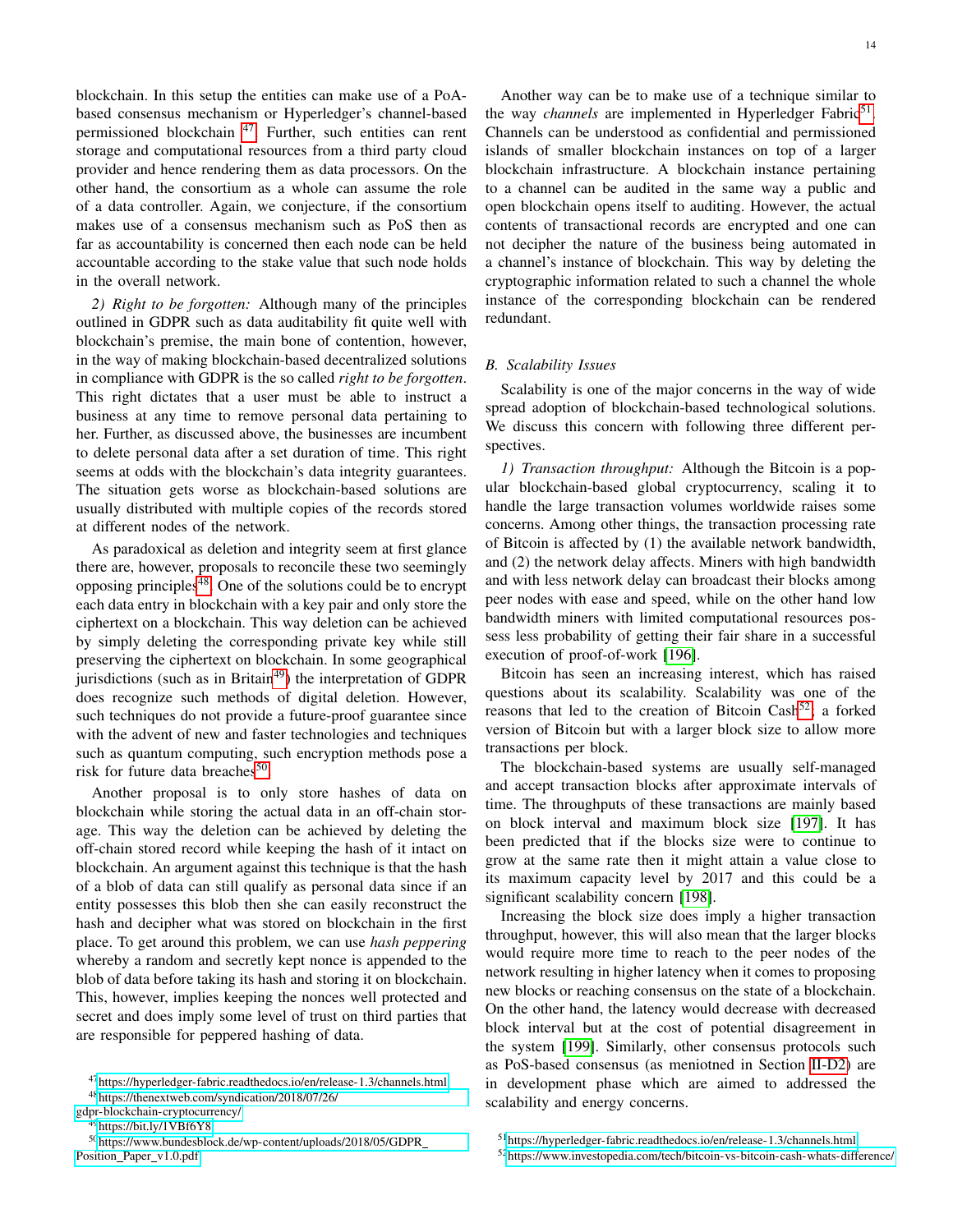It has been identified that blockchain technology is not limited to cryptocurrencies, but there are various blockchainbased prototype applications that are being used in domains such as IoT, Botnet, P2P broadcast protocols, smart property, and others. This shows the potential of blockchain technology for various other industries. Currently, the size of blockchainbased applications, in terms of their user base, is relatively small. Bitcoin is the largest solution based on the blockchain, but the transaction rate in bitcoin's network in comparison to the traditional digital payment solutions is considerably lower. However, in future, blockchain-based solutions could be used by millions or trillions of individuals and the number of transactions would increase drastically. Because of the distributed storage characteristic inherent in blockchains, it will put increasing pressure on storage nodes, which could result in increased synchronization delay, power consumption, and server costs. We believe that more research is required in order to address these these scalability issues.

*3) The Lightning Network and Sharding:* The scalability issue can, up to some extent, be addressed by distributing the transaction execution process into multiple steps. To ensure scalability, the execution of transactions can be performed outside the blockchain, whereas the validation should take place within the blockchain network. This would decrease the transaction confirmation time. For example, the Lightning Network is able to perform 45000 transactions per second by executing the transactions outside the blockchain [\[201\]](#page-19-54).

Another possible solution could be a decentralized database that can be used by both public and private blockchain and deploying sharding (which implies horizontal partitioning of records given large databases) and then merging the shardes at regular intervals $53$  [\[202\]](#page-19-55), [\[203\]](#page-20-0). A decentralized database would be able to process millions of writes per second with the storage capacity of petabytes and latency in sub-seconds. This will also allow more nodes to be added to the platform, which would increase the performance and make the capacity scalabile.

#### *C. Security and Privacy Concerns*

<span id="page-14-0"></span>Besides security being in the system by design of the blockchain-based transactions, privacy remains a concern in applications and platforms [\[204\]](#page-20-1). The blockchain technology has been considered as privacy-preserver and rated well in this context [\[205\]](#page-20-2) [\[206\]](#page-20-3) [\[207\]](#page-20-4). However, third-party web trackers have been observed deanonymizing users of cryptocurrencies. These trackers fetch user's identity and purchase information from shopping websites to be used for advertisement and analysis purpose. Normally, these trackers have sufficient information required to uniquely identify the blockchain-based transaction along with user's identity [\[208\]](#page-20-5).

It has been widely believed that blockchain is safe as its transactions are executed with generated addresses instead of real identities [\[10\]](#page-16-10). Besides this, in [\[209\]](#page-20-6) [\[28\]](#page-16-27), it has been shown that the blockchain transactions do not ensure privacy since the transaction balances and values against public key(s) remain available for all.

In addition to the privacy-related issues, there are some security concerns related to blockchain technology. There are certain scenarios that may affect the expected behavior of the blockchain system. Consider the case where a miner-A successfully generates two blocks but does not disclose it to the peer honest network nodes, instead withholds these. We may call these as secret/hidden or private blocks. The miner-A releases these secret blocks when some honest nodes complete mining of a new block (say grey block). After the release of secret blocks, the miner-A successfully adds his two secret blocks in the blockchain network (since the miner-A holds the the longest chain of honest network nodes), whereas the newly added grey block does not remain a part of honest blockchain because the grey block does not hold the longest chain of honest network nodes [\[210\]](#page-20-7) [\[211\]](#page-20-8). This type of attack is called selfish mining attack (see Figure [5](#page-15-0) ) and this results in the undermining of the fair share of the block mining rewards

51% attack [\[12\]](#page-16-12), [\[212\]](#page-20-9), [\[213\]](#page-20-10) is another type of attack on blockchain systems. In this attack, a miner having more than half (i.e, 51%) of network node's computational resources dominates the blockchain system in terms of transaction generation, approval, and verification and thus paves the way for fraudulent transactions generation [\[214\]](#page-20-11).

# *D. Sustainability Issues*

Blockchain has attained an extraordinary amount of interest and attention and a large number of industries are adopting this virtual digital ledger. However, it is still unclear that any particular solution of blockchain can attain a certain level of adoption for their sustainability. As a new technology, blockchain still facing operational, technical and its adoptionrelated issues. Similarly, there are also some aspects of blockchain technology that may need further modification or development to attain its anticipated potential. For example, although blockchain does provide a reliable cryptocurrency mechanism, it also adds latency to the network since the verification of the transaction requires consensus, which requires a certain amount of computation and a certain amount of time.

The sustainability of blockchain is still uncertain for international development projects, especially in developing countries. These projects require a very large infrastructure and involve various stakeholders, cross-border organizations, governments, and public or private parties. In these scenarios, the practicality of blockchain is unclear and it is the time to explore how blockchain will facilitate and sustain in such projects. Therefore, sustainability scientists and blockchain developers must discuss problems and solutions. More research is needed to find energy efficient approaches for Bitcoin mining. Behavioral and psychological research is required to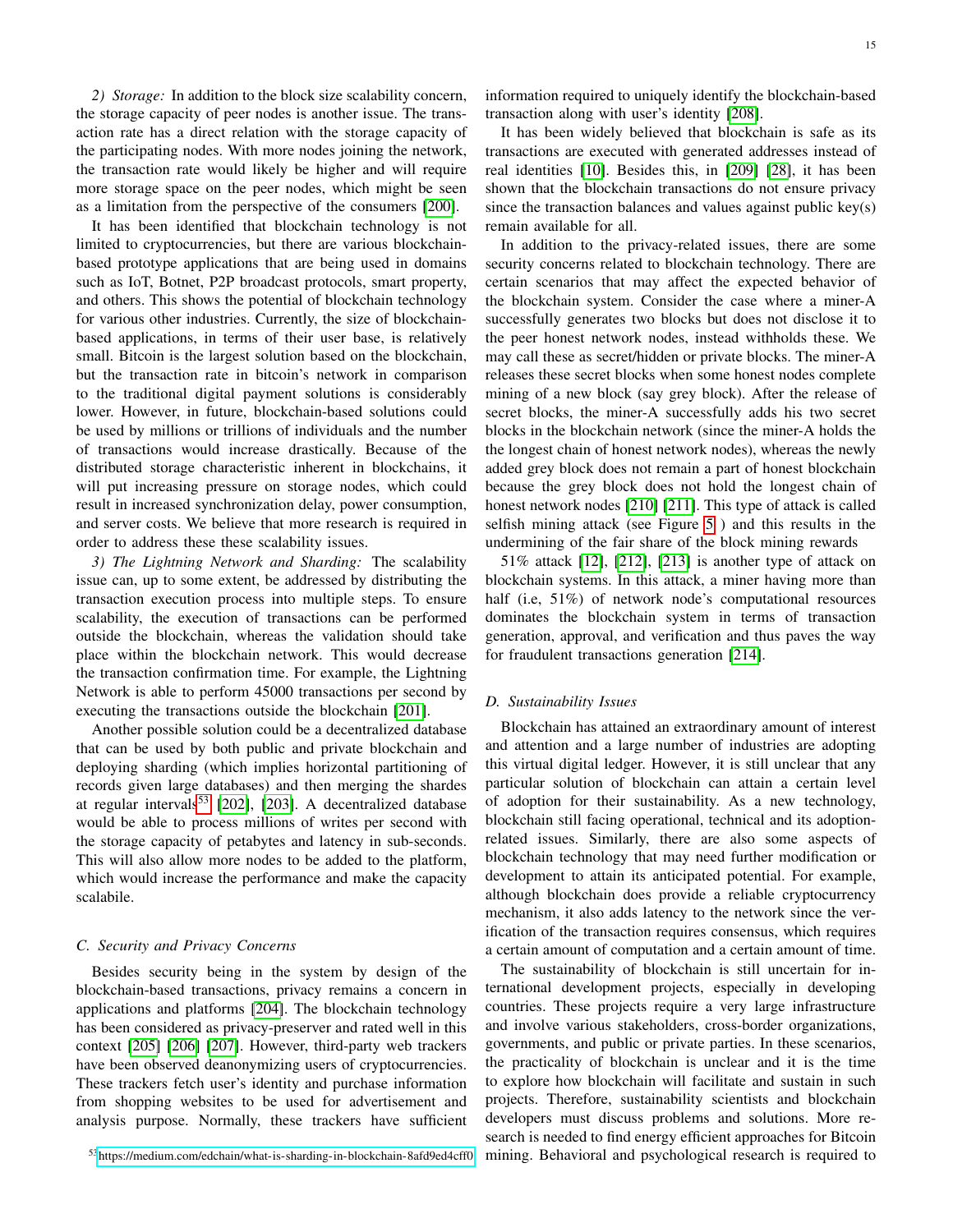<span id="page-15-0"></span>

Fig. 5: Workflow of selfish mining attack

attain people's trust in technology for cryptography. Most importantly, lawyers and programmers must collaborate to formulate smart contracts and dictionaries will be necessary that connect computer codes and legal languages.

# *E. Anonymity*

In a blockchain system, the users utilize generated addresses, which are mostly in the form of public keys, for their unique identification over the blockchain network. The blockchain users can generate their multiple addresses in order to avoid the revelation of their real identities. These addresses are generated in the form of cryptographic keys. The said keys are then used to send and receive blockchain based transactions [\[215\]](#page-20-12).

Moreover, there is no central storage system for preserving the user's private identification details in the blockchain network. By this way, the privacy in blockchain system is maintained up-to certain extent, however, the user's privacy protection is not guaranteed since the transaction amount details and the blockchain-based cryptographic keys (i.e., used for user identification) along with their respective balances, are publicly visible [\[10\]](#page-16-10).

The blockchain-based applications still do not completely guarantee the preservation of transactional anonymity. The transactional transparency is impacted due to the lack of strong anonymity support for the end users [\[206\]](#page-20-3). In [\[209\]](#page-20-6), the author showed that the movements of blockchain-based transactions are traceable and thus do not possess enough anonymity [\[216\]](#page-20-13). Few other anonymity tracing techniques are discussed in [\[217\]](#page-20-14) [\[48\]](#page-17-19).

# *F. Use of Artificial Intelligence and Machine Learning*

Recent advancements in blockchain technology are making new ways for the involvement of AI and machine learning (ML) that can help to solve many challenges of blockchain with several important future applications. Blockchains is a technology that is being used to verify, execute and record the transaction. AI can help in understanding, recognizing, assessment decision making in the blockchain. Whereas ML techniques could help to find ways to improve decision making and smart contracts. For instance, AI can help to build an intelligent oracle without the control of the third party. This would learn and train itself to make the smart contract smarter [\[10\]](#page-16-10). The integration of AI and ML with blockchain will potentially create a new paradigm by accelerating the analysis enormous amount of data. Examples include automation of tokens creation, recommender systems, security enhancement, etc.

*1) Use of Big Data Analytics:* Recently, many companies are focusing to adopt the blockchain technology in their frameworks. This is creating new types of data for analysis by the powerful tools of big data. There are a huge number of blocks—increasing rapidly and constantly throughout the globe. Each block is full of information (i.e., details of every financial transaction) that can be used for analysis to explore thousands of patterns and trends. The blockchain is a technology that provides integrity, but not analysis. By using big data, it will be possible to detect nefarious users with whom business would be dangerous. Big data can also provide real-time fraud detection based on the users' records and history. The risky transactions or malicious users can be detected quickly by using big data analytics. This will result in cost reduction for real-time transaction [\[218\]](#page-20-15). Further, user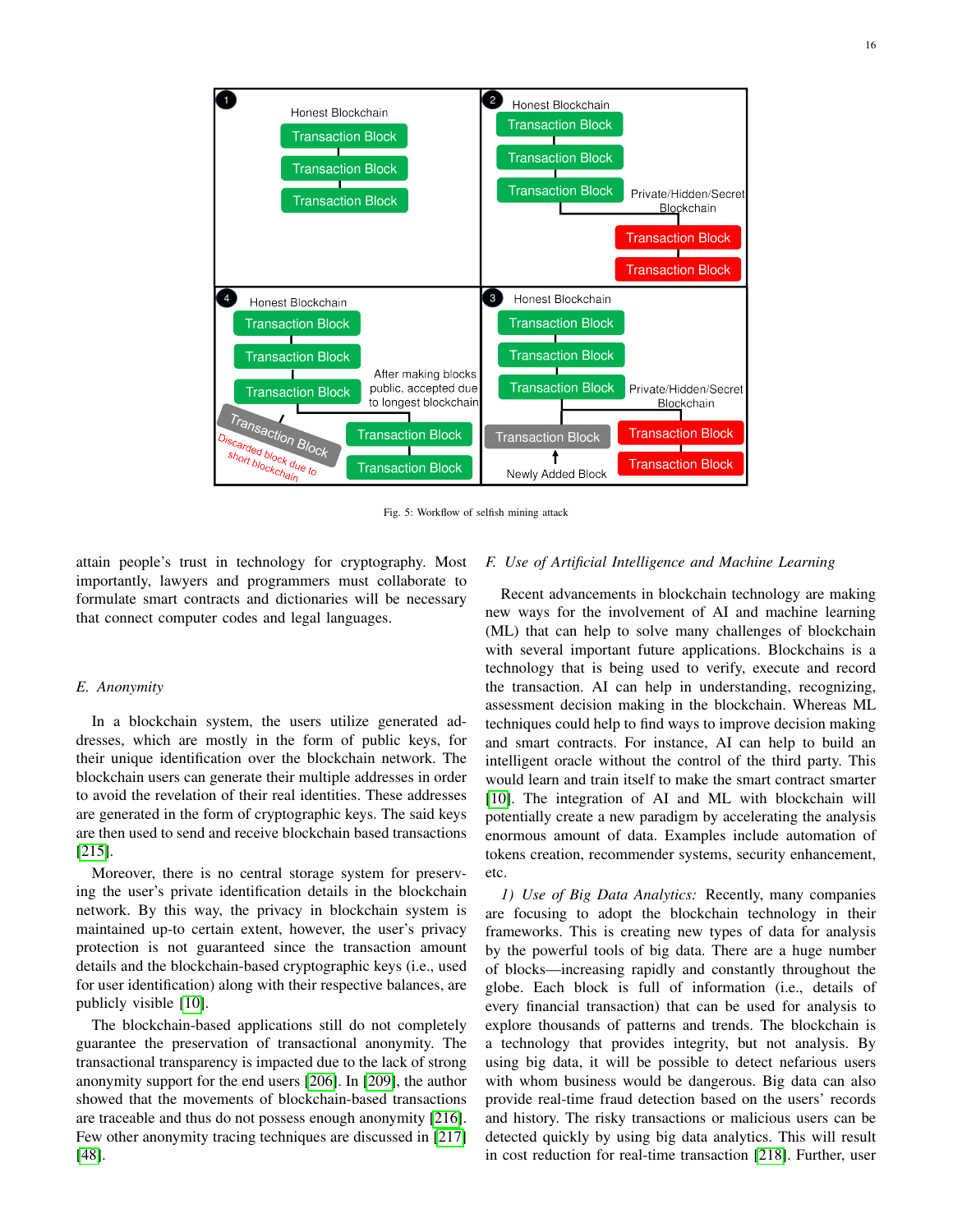trading patterns can also be used to predict trading behaviors and potential partners for trade with the help of big data analytics [\[10\]](#page-16-10). A good resource to conduct big data analysis on (real-time updated) data related to Ethereum and Bitcoin's blockchain is by using Google's BigQuery<sup>[54](#page-16-29)</sup>,<sup>[55](#page-16-30)</sup>. For more details on the applications of blockchain for enabling AI, the interested readers are referred to a comprehensive survey on this topic [\[20\]](#page-16-20).

#### *G. Usability and Key Management*

One of the primary challenges that any new technology faces is the usability. This issue is more acute in blockchain because of new architecture and high stakes. The transaction flow should be visible to users to analyze the whole transaction flows. This will improve the usability and help the individuals to understand and analyze the whole blockchain network [\[12\]](#page-16-12). There are some systems such as Bitconeview [\[219\]](#page-20-16) and Bitiodine [\[220\]](#page-20-17) that proved to be very effective for the detection and analysis of blockchain-related patterns. These systems also help to improve security and privacy-related concerns.

It has also been reported in the challenges and limitations of blockchain that the bitcoin API is difficult to use for the developments [\[3\]](#page-16-25). Bitcoin users have to deal with public key cryptography that differs from the password-based authentication system. The usability of bitcoin key management also presents fundamental challenges for end users [\[221\]](#page-20-18). This requires more research in the future to provide more ease to the end users and the developers.

# V. CONCLUSION

<span id="page-16-7"></span>In this paper, we provide a study on blockchain-based network applications, discuss their applicability, sustainability and scalability challenges. We also discuss some of the most prevalent and important legal ramifications of working with blockchain-based solutions. Additionally, this paper suggests some future directions that will be helpful to support sustainable blockchain-based solutions. At the time of writing, we believe that, blockchain is still in its infancy implying there will be sometime spent before it gets ubiquitous and widely adopted. However, the aim of this study is to provide a guiding reference manual in a generic form to both the researches and practitioners of the filed so that a more informed decision can be made either for conducting similar research or designing a blockchain-based solution.

## **REFERENCES**

- <span id="page-16-0"></span>[1] Muneeb Ali. *Trust-to-trust design of a new Internet*. PhD thesis, Princeton University, 2017.
- <span id="page-16-1"></span>[2] Elyes Ben Hamida, Kei Leo Brousmiche, Hugo Levard, and Eric Thea. Blockchain for enterprise: Overview, opportunities and challenges. *ICWMC 2017*, page 91, 2017.
- <span id="page-16-25"></span>[3] Melanie Swan. *Blockchain: Blueprint for a new economy*. O'Reilly Media, Inc., 2015.

<span id="page-16-29"></span><sup>54</sup>[https://cloud.google.com/blog/products/gcp/](https://cloud.google.com/blog/products/gcp/bitcoin-in-bigquery-blockchain-analytics-on-public-data)

[bitcoin-in-bigquery-blockchain-analytics-on-public-data](https://cloud.google.com/blog/products/gcp/bitcoin-in-bigquery-blockchain-analytics-on-public-data)

- [4] Taketoshi Mori. Financial technology: blockchain and securities settlement. *Journal of Securities Operations & Custody*, 8(3):208–227, 2016.
- <span id="page-16-2"></span>[5] Don Tapscott and Alex Tapscott. Realizing the potential of blockchain: A multi stakeholder approach to the stewardship of blockchain and cryptocurrencies. [http://www3.weforum.org/docs/WEF](http://www3.weforum.org/docs/WEF_Realizing_Potential_Blockchain.pdf)\_Realizing\_ Potential [Blockchain.pdf.](http://www3.weforum.org/docs/WEF_Realizing_Potential_Blockchain.pdf) (Accessed on 06-Oct-2018).
- <span id="page-16-3"></span>[6] Gareth W Peters and Efstathios Panayi. Understanding modern banking ledgers through blockchain technologies: Future of transaction processing and smart contracts on the internet of money. In *Banking Beyond Banks and Money*, pages 239–278. Springer, 2016.
- <span id="page-16-4"></span>[7] Nadeem Badshah. Facebook to contact 87 million users affected by data breach. [https://www.theguardian.com/technology/2018/apr/](https://www.theguardian.com/technology/2018/apr/08/facebook-to-contact-the-87-million-users-affected-by-data-breach) [08/facebook-to-contact-the-87-million-users-affected-by-data-breach,](https://www.theguardian.com/technology/2018/apr/08/facebook-to-contact-the-87-million-users-affected-by-data-breach) April 2018. (Accessed on 06-Oct-2018).
- <span id="page-16-5"></span>[8] Muhammad Salek Ali, Massimo Vecchio, Miguel Pincheira, Koustabh Dolui, Fabio Antonelli, and Mubashir Husain Rehmani. Applications of blockchains in the internet of things: A comprehensive survey. *IEEE Communications Surveys & Tutorials*, 2018.
- <span id="page-16-6"></span>[9] Mohamed Amine Ferrag, Makhlouf Derdour, Mithun Mukherjee, Abdelouahid Derhab, Leandros Maglaras, and Helge Janicke. Blockchain technologies for the internet of things: Research issues and challenges. *IEEE Internet of Things Journal*, 2018.
- <span id="page-16-10"></span>[10] Zibin Zheng, Shaoan Xie, Hong-Ning Dai, and Huaimin Wang. Blockchain challenges and opportunities: A survey. *Work Paper*, 2016.
- <span id="page-16-11"></span>[11] Ye Guo and Chen Liang. Blockchain application and outlook in the banking industry. *Financial Innovation*, 2(1):24, 2016.
- <span id="page-16-12"></span>[12] Jesse Yli-Huumo, Deokyoon Ko, Sujin Choi, Sooyong Park, and Kari Smolander. Where is current research on blockchain technology?—a systematic review. *PloS one*, 11(10):e0163477, 2016.
- <span id="page-16-13"></span>[13] Marc Pilkington. 11 blockchain technology: principles and applications. *Research handbook on digital transformations*, page 225, 2016.
- <span id="page-16-14"></span>[14] Michael Nofer, Peter Gomber, Oliver Hinz, and Dirk Schiereck. Blockchain. *Business & Information Systems Engineering*, 59(3):183– 187, 2017.
- <span id="page-16-15"></span>[15] Zibin Zheng, Shaoan Xie, Hongning Dai, Xiangping Chen, and Huaimin Wang. An overview of blockchain technology: Architecture, consensus, and future trends. In *Big Data (BigData Congress), 2017 IEEE International Congress on*, pages 557–564. IEEE, 2017.
- <span id="page-16-16"></span>[16] Iuon-Chang Lin and Tzu-Chun Liao. A survey of blockchain security issues and challenges. *IJ Network Security*, 19(5):653–659, 2017.
- <span id="page-16-17"></span>[17] Mahdi H Miraz and Maaruf Ali. Applications of blockchain technology beyond cryptocurrency. *arXiv preprint arXiv:1801.03528*, 2018.
- <span id="page-16-18"></span>[18] Yong Yuan and Fei-Yue Wang. Blockchain and cryptocurrencies: Model, techniques, and applications. *IEEE Transactions on Systems, Man, and Cybernetics: Systems*, 48(9):1421–1428, 2018.
- <span id="page-16-19"></span>[19] Karl Wüst and Arthur Gervais. Do you need a blockchain? In 2018 *Crypto Valley Conference on Blockchain Technology (CVCBT)*, pages 45–54. IEEE, 2018.
- <span id="page-16-20"></span>[20] K. Salah, M. H. Rehman, N. Nizamuddin, and A. Al-Fuqaha. Blockchain for AI: Review and open research challenges. *IEEE Access*, pages 1–1, 2019.
- <span id="page-16-8"></span>[21] Satoshi Nakamoto. Bitcoin: A peer-to-peer electronic cash system, 2008.
- <span id="page-16-9"></span>[22] Phillip Rogaway and Thomas Shrimpton. Cryptographic hash-function basics: Definitions, implications, and separations for preimage resistance, second-preimage resistance, and collision resistance. In *International workshop on fast software encryption*, pages 371–388. Springer, 2004.
- <span id="page-16-21"></span>[23] Loi Luu, Duc-Hiep Chu, Hrishi Olickel, Prateek Saxena, and Aquinas Hobor. Making smart contracts smarter. In *Proceedings of the 2016 ACM SIGSAC Conference on Computer and Communications Security*, pages 254–269. ACM, 2016.
- <span id="page-16-22"></span>[24] Arshdeep Bahga and Vijay K Madisetti. Blockchain platform for industrial Internet of Things. *J. Softw. Eng. Appl*, 9(10):533, 2016.
- <span id="page-16-23"></span>[25] Solidity solidity 0.4.20 documentation.
- <span id="page-16-24"></span>[26] Dylan Bargar. *The Economics of the Blockchain: A study of its engineering and transaction services marketplace*. PhD thesis, Clemson University, 2016.
- <span id="page-16-26"></span>[27] Gavin Wood. Ethereum: A secure decentralised generalised transaction ledger. *Ethereum project yellow paper*, 151:1–32, 2014.
- <span id="page-16-27"></span>[28] Ahmed Kosba, Andrew Miller, Elaine Shi, Zikai Wen, and Charalampos Papamanthou. Hawk: The blockchain model of cryptography and privacy-preserving smart contracts. In *IEEE Symposium on Security and Privacy (SP), 2016*, pages 839–858. IEEE, 2016.
- <span id="page-16-28"></span>[29] Ethereum community. Ethereum homestead documentation. [https://](https://goo.gl/gNJuqz ) [goo.gl/gNJuqz,](https://goo.gl/gNJuqz ) March 2017. (Accessed on 06-Oct-2018).

<span id="page-16-30"></span><sup>55</sup>[https://cloud.google.com/blog/products/data-analytics/](https://cloud.google.com/blog/products/data-analytics/ethereum-bigquery-public-dataset-smart-contract-analytics) [ethereum-bigquery-public-dataset-smart-contract-analytics](https://cloud.google.com/blog/products/data-analytics/ethereum-bigquery-public-dataset-smart-contract-analytics)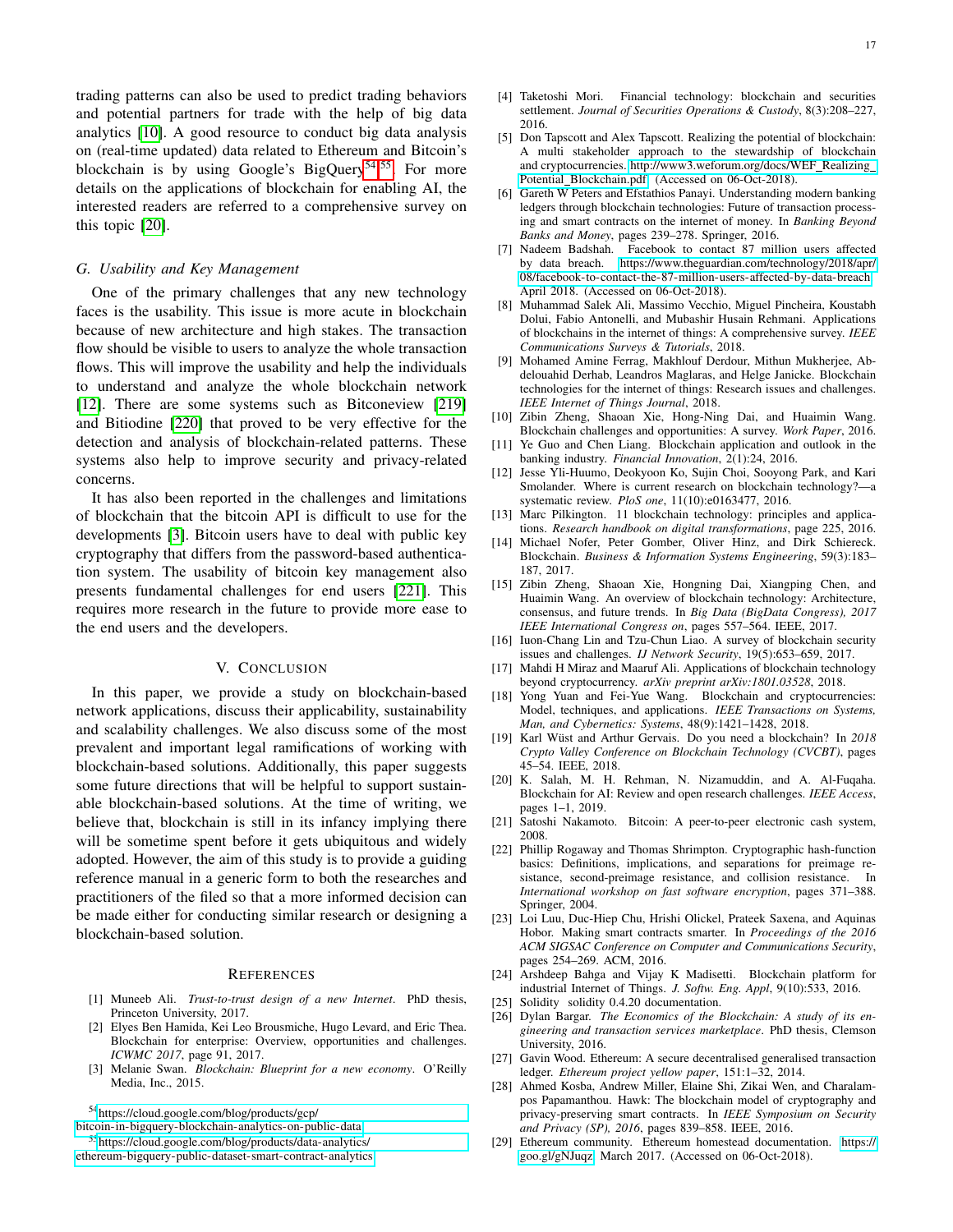- <span id="page-17-0"></span>[30] Hossein Kakavand and Nicolette Kost De Sevres. The blockchain revolution: An analysis of regulation and technology related to distributed ledger technologies. 2016.
- <span id="page-17-1"></span>[31] Vitalik Buterin et al. A next-generation smart contract and decentralized application platform. *White Paper*, 2014.
- <span id="page-17-4"></span>[32] us-fsi-2018-global-blockchain-survey-report.pdf. [https://www2.](https://www2.deloitte.com/content/dam/Deloitte/us/Documents/financial-services/us-fsi-2018-global-blockchain-survey-report.pdf) [deloitte.com/content/dam/Deloitte/us/Documents/financial-services/](https://www2.deloitte.com/content/dam/Deloitte/us/Documents/financial-services/us-fsi-2018-global-blockchain-survey-report.pdf) [us-fsi-2018-global-blockchain-survey-report.pdf.](https://www2.deloitte.com/content/dam/Deloitte/us/Documents/financial-services/us-fsi-2018-global-blockchain-survey-report.pdf) (Accessed on 12/17/2018).
- <span id="page-17-5"></span>[33] Ibm news room - 2017-06-26 seven major european banks select ibm to bring blockchain-based trade finance to small and medium enterprises united states. [https://www-03.ibm.com/press/us/en/pressrelease/52706.](https://www-03.ibm.com/press/us/en/pressrelease/52706.wss) [wss.](https://www-03.ibm.com/press/us/en/pressrelease/52706.wss) (Accessed on 12/04/2018).
- <span id="page-17-6"></span>[34] Sergei Tikhomirov. Ethereum: state of knowledge and research perspectives. In *International Symposium on Foundations and Practice of Security*, pages 206–221. Springer, 2017.
- <span id="page-17-7"></span>[35] Huasheng Zhu and Zach Zhizhong Zhou. Analysis and outlook of applications of blockchain technology to equity crowdfunding in china. *Financial innovation*, 2(1):29, 2016.
- <span id="page-17-8"></span>[36] Ori Jacobovitz. Blockchain for identity management. *The Lynne and William Frankel Center for Computer Science Department of Computer Science. Ben-Gurion University, Beer Sheva Google Scholar*, 2016.
- <span id="page-17-9"></span>[37] Liudmila Zavolokina, Mateusz Dolata, and Gerhard Schwabe. Fintech transformation: How it-enabled innovations shape the financial sector. In *International Workshop on Enterprise Applications and Services in the Finance Industry*, pages 75–88. Springer, 2016.
- <span id="page-17-10"></span>[38] Kazım Rıfat Özyılmaz and Arda Yurdakul. Integrating low-power iot devices to a blockchain-based infrastructure: work-in-progress. In *Proceedings of the Thirteenth ACM International Conference on Embedded Software 2017 Companion*, page 13. ACM, 2017.
- <span id="page-17-11"></span>[39] Launching the ether sale. [https://blog.ethereum.org/2014/07/22/](https://blog.ethereum.org/2014/07/22/launching-the-ether-sale/) [launching-the-ether-sale/.](https://blog.ethereum.org/2014/07/22/launching-the-ether-sale/) (Accessed on 12/05/2018).
- <span id="page-17-12"></span>[40] History of ethereum ethereum homestead 0.1 documentation. [http://](http://ethdocs.org/en/latest/introduction/history-of-ethereum.html) [ethdocs.org/en/latest/introduction/history-of-ethereum.html.](http://ethdocs.org/en/latest/introduction/history-of-ethereum.html) (Accessed on 12/05/2018).
- <span id="page-17-13"></span>[41] Coinbase. [https://www.investopedia.com/terms/c/coinbase.asp.](https://www.investopedia.com/terms/c/coinbase.asp) (Accessed on 12/05/2018).
- <span id="page-17-14"></span>[42] Joshua R Hendrickson, Thomas L Hogan, and William J Luther. The political economy of bitcoin. *Economic Inquiry*, 54(2):925–939, 2016.
- <span id="page-17-15"></span>[43] bitpayapi-0.3.pdf. [https://bitpay.com/downloads/bitpayApi-0.3.pdf.](https://bitpay.com/downloads/bitpayApi-0.3.pdf) (Accessed on 12/06/2018).
- <span id="page-17-16"></span>[44] Cryptocurrencies timeline: a history of digital money. [https://www.telegraph.co.uk/technology/digital-money/](https://www.telegraph.co.uk/technology/digital-money/the-history-of-cryptocurrency/) [the-history-of-cryptocurrency/.](https://www.telegraph.co.uk/technology/digital-money/the-history-of-cryptocurrency/) (Accessed on 12/17/2018).
- [45] Bnak launches swiftcoin, electronic currency that<br>is safer than cash business wire. https:// is safer than cash — business wire. [https://](https://www.businesswire.com/news/home/20121119005937/en/BNAK-Launches-Swiftcoin-Electronic-Currency-Safer-Cash) [www.businesswire.com/news/home/20121119005937/en/](https://www.businesswire.com/news/home/20121119005937/en/BNAK-Launches-Swiftcoin-Electronic-Currency-Safer-Cash) [BNAK-Launches-Swiftcoin-Electronic-Currency-Safer-Cash.](https://www.businesswire.com/news/home/20121119005937/en/BNAK-Launches-Swiftcoin-Electronic-Currency-Safer-Cash) (Accessed on 12/17/2018).
- <span id="page-17-17"></span>[46] Daniel B Bruno. System and method for providing a cryptographic platform for exchanging debt securities denominated in virtual currencies, July 27 2017. US Patent App. 15/483,190.
- <span id="page-17-18"></span>[47] Yingjie Zhao. Cryptocurrency brings new battles into the currency market. *Future Internet (FI) and Innovative Internet Technologies and Mobile Communications (IITM)*, 91, 2015.
- <span id="page-17-19"></span>[48] Dorit Ron and Adi Shamir. Quantitative analysis of the full bitcoin transaction graph. In *International Conference on Financial Cryptography and Data Security*, pages 6–24. Springer, 2013.
- <span id="page-17-20"></span>[49] David Yermack. Is bitcoin a real currency? an economic appraisal. In *Handbook of digital currency*, pages 31–43. Elsevier, 2015.
- <span id="page-17-21"></span>[50] Luqin Wang and Yong Liu. Exploring miner evolution in bitcoin network. In *International Conference on Passive and Active Network Measurement*, pages 290–302. Springer, 2015.
- <span id="page-17-22"></span>[51] Bitcoin's quirky genesis block turns eight years old today - bitcoin news. [https://news.bitcoin.com/](https://news.bitcoin.com/bitcoins-quirky-genesis-block-turns-eight-years-old-today/) [bitcoins-quirky-genesis-block-turns-eight-years-old-today/.](https://news.bitcoin.com/bitcoins-quirky-genesis-block-turns-eight-years-old-today/) (Accessed on 12/06/2018).
- <span id="page-17-2"></span>[52] Sèna Kimm Gnangnon and Harish Iyer. Does bridging the Internet access divide contribute to enhancing countries' integration into the global trade in services markets? *Telecommunications Policy*, 2017.
- [53] Michael Nekrasov, Lisa Parks, and Elizabeth Belding. Limits to Internet freedoms: Being heard in an increasingly authoritarian world. *Proceedings of the 2017 Workshop on Computing Within Limits*, pages 119–128. ACM, 2017.
- [54] Nils B Weidmann, Suso Benitez-Baleato, Philipp Hunziker, Eduard Glatz, and Xenofontas Dimitropoulos. Digital discrimination: Political

bias in internet service provision across ethnic groups. *Science*, 353(6304):1151–1155, 2016.

- <span id="page-17-3"></span>[55] Sora Park. Digital inequalities in rural Australia: A double jeopardy of remoteness and social exclusion. *Journal of Rural Studies*, 54:399–407, 2017.
- <span id="page-17-23"></span>[56] Hans Klein. Icann and internet governance: Leveraging technical coordination to realize global public policy. *The Information Society*, 18(3):193–207, 2002.
- <span id="page-17-24"></span>[57] Prabir Purkayastha and Rishab Bailey. US control of the Internet: Problems facing the movement to international governance. *Monthly Review*, 66(3):103, 2014.
- <span id="page-17-25"></span>[58] Scott Jasper and James Wirtz. Cyber security. In *The Palgrave Handbook of Security, Risk and Intelligence*, pages 157–176. Springer, 2017.
- [59] Harold Patrick and Ziska Fields. A need for cyber security creativity. *Collective Creativity for Responsible and Sustainable Business Practice*, pages 42–61, 2017.
- <span id="page-17-26"></span>[60] Solomon Karchefsky and H Raghav Rao. Toward a safer tomorrow: Cybersecurity and critical infrastructure. In *The Palgrave Handbook of Managing Continuous Business Transformation*, pages 335–352. Springer, 2017.
- <span id="page-17-27"></span>[61] Blockstack, building the decentralized Internet. [https://blockstack.org/.](https://blockstack.org/) (Accessed on 06-Oct-2018).
- <span id="page-17-28"></span>[62] Ammbr whitepaper v1.0. [http://ammbr.com/docs/20171018/Ammbr](http://ammbr.com/docs/20171018/Ammbr_Whitepaper_v2.1_18Oct2017.pdf)\_ Whitepaper\_v2.1\_[18Oct2017.pdf.](http://ammbr.com/docs/20171018/Ammbr_Whitepaper_v2.1_18Oct2017.pdf) (Accessed on 06-October-2018).
- <span id="page-17-29"></span>[63] Wikileaks.org taken down by US DNS provider - netcraft. [https:](https://goo.gl/Fge1Y7) [//goo.gl/Fge1Y7.](https://goo.gl/Fge1Y7) (Accessed on 06-Oct-2018).
- [64] Four rounds of ice domain name seizures and related controversies and opposition berkeley technology law journal. [https://goo.gl/HakBpu/.](https://goo.gl/HakBpu/) (Accessed on 06-Oct-2018).
- [65] Ralf Bendrath and Milton Mueller. The end of the net as we know it? deep packet inspection and internet governance. *New Media & Society*, 13(7):1142–1160, 2011.
- [66] Laura DeNardis. Hidden levers of internet control: An infrastructurebased theory of internet governance. *Information, Communication & Society*, 15(5):720–738, 2012.
- <span id="page-17-30"></span>[67] Harry A Kalodner, Miles Carlsten, Paul Ellenbogen, Joseph Bonneau, and Arvind Narayanan. An Empirical Study of Namecoin and Lessons for Decentralized Namespace Design. In *WEIS*. Citeseer, 2015.
- <span id="page-17-31"></span>[68] Stefano Angieri, Alberto García-Martínez, Bingyang Liu, Zhiwei Yan, Chuang Wang, and Marcelo Bagnulo. An experiment in distributed Internet address management using blockchains. *arXiv preprint arXiv:1807.10528*, 2018.
- <span id="page-17-32"></span>[69] Muneeb Ali, Jude C Nelson, Ryan Shea, and Michael J Freedman. Blockstack: A global naming and storage system secured by blockchains. In *USENIX Annual Technical Conference*, pages 181– 194, 2016.
- <span id="page-17-33"></span>[70] Namecoin. [https://namecoin.org/.](https://namecoin.org/) (Accessed on 06-Oct-2018).
- <span id="page-17-34"></span>[71] Wikipedia article on namecoin. [https://en.wikipedia.org/wiki/](https://en.wikipedia.org/wiki/Namecoin) [Namecoin.](https://en.wikipedia.org/wiki/Namecoin) (Accessed on 06-Oct-2018).
- <span id="page-17-35"></span>[72] Adam Back et al. Hashcash-a denial of service counter-measure, 2002.
- <span id="page-17-36"></span>[73] Joshua A Kroll, Ian C Davey, and Edward W Felten. The economics of Bitcoin mining, or Bitcoin in the presence of adversaries. In *Proceedings of WEIS*, volume 2013, page 11, 2013.
- <span id="page-17-37"></span>[74] Stephen S Kirkman and Richard Newman. Using smart contracts and blockchains to support consumer trust across distributed clouds.<br>Dan Metcalf Arlyn Culwick. The blocknet: Design spec-
- <span id="page-17-38"></span>[75] Dan Metcalf Arlyn Culwick. ification. [https://www.blocknet.co/wp-content/uploads/whitepaper/](https://www.blocknet.co/wp-content/uploads/whitepaper/Blocknet_Whitepaper.pdf) Blocknet\_[Whitepaper.pdf.](https://www.blocknet.co/wp-content/uploads/whitepaper/Blocknet_Whitepaper.pdf) (Accessed on 11/01/2019).
- <span id="page-17-39"></span>[76] Evan Schwartz Stefan Thomas. A protocol for interledger payments. [https://interledger.org/interledger.pdf.](https://interledger.org/interledger.pdf) (Accessed on 11/01/2019).
- <span id="page-17-40"></span>[77] Kevin Stine and Matthew Scholl. E-mail security. an overview of threats and safeguards. *Journal of AHIMA*, 81(4):28–30, 2010.
- <span id="page-17-41"></span>[78] Aaron J Ferguson. Fostering e-mail security awareness: The west point carronade. *Educase Quarterly*, 28(1):54–57, 2005.
- <span id="page-17-42"></span>[79] Cindy Taylor. Blockchain & email, access date: 06-Oct-2018. [http:](http://finteknews.com/blockchain-email/) [//finteknews.com/blockchain-email/,](http://finteknews.com/blockchain-email/) 2016.
- <span id="page-17-43"></span>[80] Florian Bersier and Raphael Bischof. Email stamping: Gmelius blockchain architecture. https://gmelius.com/email-stampingblockchain.pdf, 2017. (Accessed on 06-Oct-2018).
- <span id="page-17-44"></span>[81] Feng Xia, Laurence T Yang, Lizhe Wang, and Alexey Vinel. Internet of things. *International Journal of Communication Systems*, 25(9):1101, 2012.
- <span id="page-17-45"></span>[82] Ali Dorri, Salil S Kanhere, and Raja Jurdak. Blockchain in Internet of things: challenges and solutions. *arXiv preprint arXiv:1608.05187*, 2016.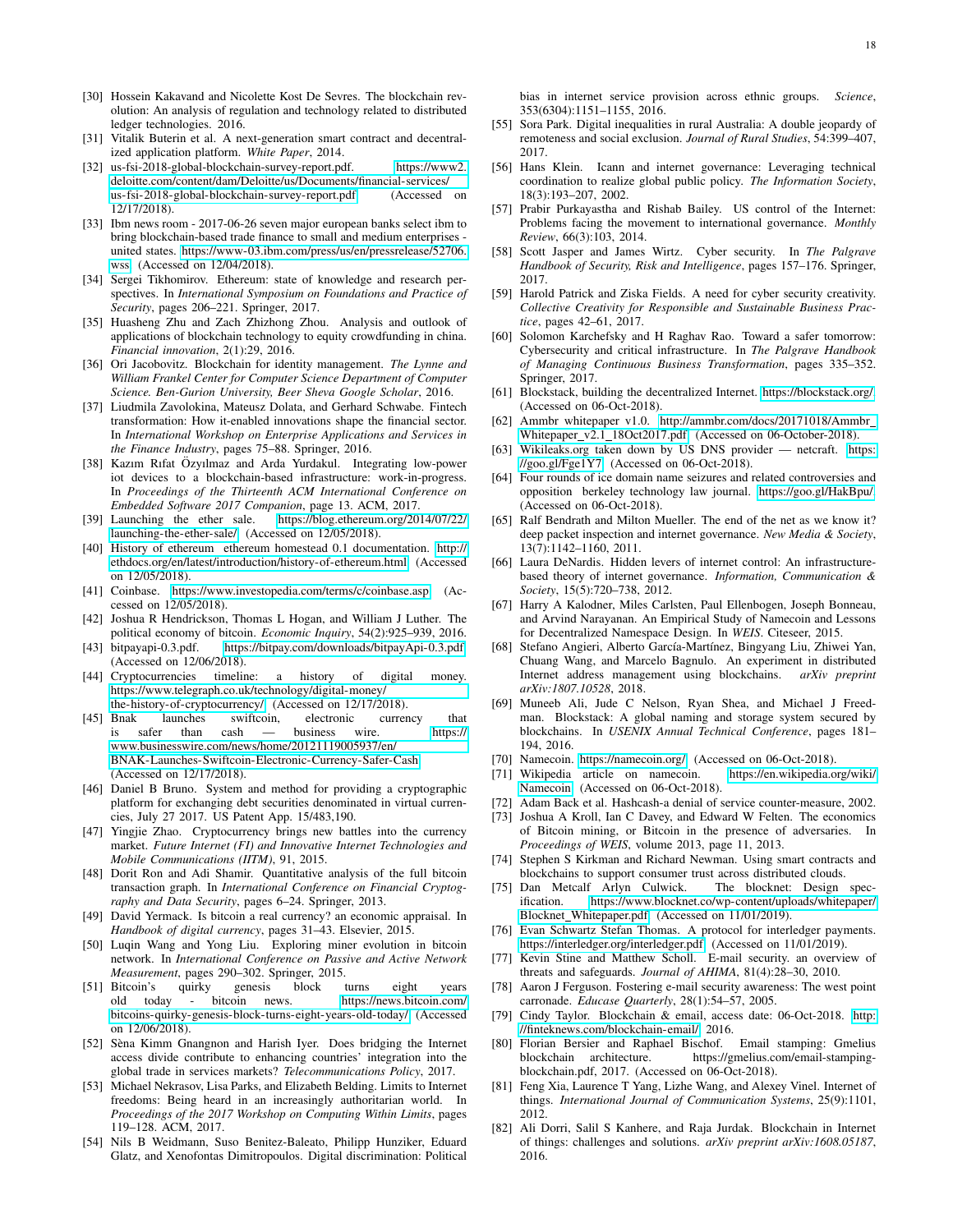- [83] Abdul Wahab Ahmed, Mian Muhammad Ahmed, Omair Ahmad Khan, and Munam Ali Shah. A comprehensive analysis on the security threats and their countermeasures of IoT. *International Journal of Advanced Computer Science and Applications*, 8(7):489–501, 2017.
- [84] Jo Ann Oravec. Emerging cyber hygiene practices for the internet of things (IoT): Professional issues in consulting clients and educating users on IoT privacy and security. In *Professional Communication Conference (ProComm), 2017 IEEE International*, pages 1–5. IEEE, 2017.
- <span id="page-18-0"></span>[85] Sabrina Sicari, Alessandra Rizzardi, Luigi Alfredo Grieco, and Alberto Coen-Porisini. Security, privacy and trust in internet of things: The road ahead. *Computer Networks*, 76:146–164, 2015.
- <span id="page-18-1"></span>[86] Arijit Ukil, Soma Bandyopadhyay, and Arpan Pal. IoT-privacy: To be private or not to be private. In *Computer Communications Workshops (INFOCOM WKSHPS), 2014 IEEE Conference on*, pages 123–124. IEEE, 2014.
- <span id="page-18-2"></span>[87] Thomas Pasquier, Jatinder Singh, Julia Powles, David Eyers, Margo Seltzer, and Jean Bacon. Data provenance to audit compliance with privacy policy in the internet of things. *Personal and Ubiquitous Computing*, 22(2):333–344, 2018.
- <span id="page-18-3"></span>[88] Nir Kshetri. Can blockchain strengthen the internet of things? *IT Professional*, 19(4):68–72, 2017.
- <span id="page-18-4"></span>[89] Steve Huckle, Rituparna Bhattacharya, Martin White, and Natalia Beloff. Internet of things, blockchain and shared economy applications. *Procedia computer science*, 98:461–466, 2016.
- <span id="page-18-10"></span>[90] Jakub Szefer and Ruby B Lee. Bitdeposit: Deterring attacks and abuses of cloud computing services through economic measures. In *Cluster, Cloud and Grid Computing (CCGrid), 2013 13th IEEE/ACM International Symposium on*, pages 630–635. IEEE, 2013.
- <span id="page-18-11"></span>[91] Jonathan Warren. Bitmessage: A peer-to-peer message authentication and delivery system. *white paper (27 November 2012), [https:](https://bitmessage.org/bitmessage.pdf) [// bitmessage.org/ bitmessage.pdf](https://bitmessage.org/bitmessage.pdf)* , 2012.
- <span id="page-18-12"></span>[92] David Shrier, Deven Sharma, and Alex Pentland. Blockchain & financial services: The fifth horizon of networked innovation, 2016.
- <span id="page-18-13"></span>[93] Pierre Noizat. Blockchain electronic vote. *Handbook of Digital Currency: Bitcoin, Innovation, Financial Instruments, and Big Data*, page 453, 2015.
- <span id="page-18-14"></span>[94] Junichi Kishigami, Shigeru Fujimura, Hiroki Watanabe, Atsushi Nakadaira, and Akihiko Akutsu. The blockchain-based digital content distribution system. In *Big Data and Cloud Computing (BDCloud), 2015 IEEE Fifth International Conference on*, pages 187–190. IEEE, 2015.
- <span id="page-18-15"></span>[95] Kevin Peterson, Rammohan Deeduvanu, Pradip Kanjamala, and Kelly Boles. A blockchain-based approach to health information exchange networks. In *Proc. NIST Workshop Blockchain Healthcare*, volume 1, pages 1–10, 2016.
- <span id="page-18-16"></span>[96] Sean Rowan, Michael Clear, Mario Gerla, Meriel Huggard, and Ciarán Mc Goldrick. Securing vehicle to vehicle communications using blockchain through visible light and acoustic side-channels. *arXiv preprint arXiv:1704.02553*, 2017.
- <span id="page-18-17"></span>[97] Yu-Pin Lin, Joy R Petway, Johnathen Anthony, Hussnain Mukhtar, Shih-Wei Liao, Cheng-Fu Chou, and Yi-Fong Ho. Blockchain: The evolutionary next step for ict e-agriculture. *Environments*, 4(3):50, 2017.
- <span id="page-18-18"></span>[98] Xiwei Xu, Cesare Pautasso, Liming Zhu, Vincent Gramoli, Alexander Ponomarev, An Binh Tran, and Shiping Chen. The blockchain as a software connector. In *13th Working IEEE/IFIP Conference on Software Architecture (WICSA), 2016*, pages 182–191. IEEE, 2016.
- <span id="page-18-19"></span>[99] Juri Mattila et al. The blockchain phenomenon–the disruptive potential of distributed consensus architectures. Technical report, The Research Institute of the Finnish Economy, 2016.
- <span id="page-18-20"></span>[100] Openbazaar: Online marketplace — peer-to-peer ecommerce. [https:](https://www.openbazaar.org/) [//www.openbazaar.org/.](https://www.openbazaar.org/) (Accessed on 06-Oct-2018).
- <span id="page-18-21"></span>[101] Atlas. [https://atlas.money/.](https://atlas.money/) (Accessed on 06-Oct-2018).
- <span id="page-18-22"></span>[102] Sia. [http://sia.tech/.](http://sia.tech/) (Accessed on 06-Oct-2018).
- <span id="page-18-23"></span>[103] HU Wei-hong, AO Meng, SHI Lin, XIE Jia-gui, and LIU Yang. Review of blockchain-based dns alternatives. *Ł*, 3(3):71–77, 2017.
- <span id="page-18-24"></span>[104] Home — blockchain education network (ben). [https://blockchainedu.](https://blockchainedu.org/) [org/.](https://blockchainedu.org/) (Accessed on 06-Oct-2018).
- <span id="page-18-25"></span>[105] Bigchaindb the scalable blockchain database. [https://www.bigchaindb.](https://www.bigchaindb.com/) [com/.](https://www.bigchaindb.com/) (Accessed on 06-Oct-2018).
- <span id="page-18-26"></span>[106] Maidsafe - the new decentralized internet. [https://maidsafe.net/.](https://maidsafe.net/) (Accessed on 06-Oct-2018).
- <span id="page-18-27"></span>[107] Filecoin. [https://filecoin.io/.](https://filecoin.io/) (Accessed on 06-Oct-2018).
- <span id="page-18-28"></span>[108] Ibm blockchain. [https://www.ibm.com/blockchain/.](https://www.ibm.com/blockchain/) (Accessed on 06-Oct-2018).
- <span id="page-18-29"></span>[109] Ibm watson IoT—private blockchain. [https://www.ibm.com/](https://www.ibm.com/internet-of-things/platform/private-blockchain/) [internet-of-things/platform/private-blockchain/.](https://www.ibm.com/internet-of-things/platform/private-blockchain/) (Accessed on 06-Oct-20187).
- <span id="page-18-30"></span>[110] Chronicled. [https://www.chronicled.com/.](https://www.chronicled.com/) (Accessed on 06-Oct-2018).
- <span id="page-18-31"></span>[111] Elliptic. [https://www.elliptic.co/.](https://www.elliptic.co/) (Accessed on 06-Oct-2018).
- <span id="page-18-32"></span>[112] Luxtrust. [https://www.luxtrust.lu/.](https://www.luxtrust.lu/) (Accessed on 06-Oct-2018).
- <span id="page-18-33"></span>[113] Data-centric security — guardtime industrial blockchain. [https://](https://guardtime.com/) [guardtime.com/.](https://guardtime.com/) (Accessed on 06-Oct-2018).
- <span id="page-18-34"></span>[114] Decentralized prediction markets — augur project. [https://augur.net/.](https://augur.net/) (Accessed on 06-Oct-2018).
- <span id="page-18-35"></span>[115] Lazooz. [http://lazooz.org/.](http://lazooz.org/) (Accessed on 06-Oct-2018).
- <span id="page-18-36"></span>[116] Ubitquity - the first blockchain-secured platform for real estate recordkeeping. [https://www.ubitquity.io/web/index.html.](https://www.ubitquity.io/web/index.html) (Accessed on 06- Oct-2018).
- <span id="page-18-37"></span>[117] Stratumn — trust the process. [https://stratumn.com/.](https://stratumn.com/) (Accessed on 06-Oct-2018).
- <span id="page-18-38"></span>[118] Mycelia for music - for a fairtrade music industry. [http://](http://myceliaformusic.org/) [myceliaformusic.org/.](http://myceliaformusic.org/) (Accessed on 06-Oct-2018).
- <span id="page-18-39"></span>[119] Introducing gemos, your blockchain operating system. [https://gem.co/.](https://gem.co/) (Accessed on 06-Oct-2018).
- <span id="page-18-40"></span>[120] Tierion - blockchain proof engine — api. [https://tierion.com/.](https://tierion.com/) (Accessed on 06-Oct-2018).
- <span id="page-18-41"></span>[121] Provenance — technology. [https://www.provenance.org/technology.](https://www.provenance.org/technology) (Accessed on 06-Oct-2018).
- <span id="page-18-42"></span>[122] Ujo. [https://ujomusic.com/.](https://ujomusic.com/) (Accessed on 06-Oct-2018).
- <span id="page-18-43"></span>[123] Skuchain - turn information into capital — turn information into capital. [http://www.skuchain.com/.](http://www.skuchain.com/) (Accessed on 06-Oct-2018).
- <span id="page-18-44"></span>[124] Storj - decentralized cloud storage. [https://storj.io/.](https://storj.io/) (Accessed on 06- Oct-2018).
- <span id="page-18-45"></span>[125] Gyft block - building gift cards 2.0 on blockchain technology. [https:](https://block.gyft.com/) [//block.gyft.com/.](https://block.gyft.com/) (Accessed on 06-Oct-2018).
- <span id="page-18-46"></span>[126] Blocksafe - blockchain centric enhanced firearm network. [http://www.](http://www.blocksafefoundation.com/) [blocksafefoundation.com/.](http://www.blocksafefoundation.com/) (Accessed on 06-Oct-2018).
- <span id="page-18-47"></span>[127] Bitgive foundation. [https://www.bitgivefoundation.org/.](https://www.bitgivefoundation.org/) (Accessed on 06-Oct-2018).
- <span id="page-18-5"></span>[128] IBM. Empowering the edge. [https://tinyurl.com/IBM-edge-report.](https://tinyurl.com/IBM-edge-report) (Accessed on 06-Oct-2018).
- [129] Adept tech paper v10.3. [https://tinyurl.com/adept-white-paper.](https://tinyurl.com/adept-white-paper) (Accessed on 06-Oct-2018).
- <span id="page-18-6"></span>[130] Jan Johan Karst and Guillaume Brodar. Connecting multiple devices with blockchain in the internet of things.
- <span id="page-18-7"></span>[131] Filament foundations.pages. [https://tinyurl.com/filament-report.](https://tinyurl.com/filament-report) (Accessed on 06-Oct-2018).
- <span id="page-18-8"></span>[132] Dominic Wörner, Thomas Von Bomhard, Yan-Peter Schreier, and Dominic Bilgeri. The bitcoin ecosystem: Disruption beyond financial services? 2016.
- <span id="page-18-9"></span>[133] Thomas Bocek, Bruno B Rodrigues, Tim Strasser, and Burkhard Stiller. Blockchains everywhere-a use-case of blockchains in the pharma supply-chain. In *Integrated Network and Service Management (IM), 2017 IFIP/IEEE Symposium on*, pages 772–777. IEEE, 2017.
- <span id="page-18-48"></span>[134] Johan Pouwelse, Pawel Garbacki, Dick Epema, and Henk Sips. The bittorrent P2P file-sharing system: Measurements and analysis. In *IPTPS*, volume 5, pages 205–216. Springer, 2005.
- <span id="page-18-49"></span>[135] Roger Aitken. Can decent's 'crypto-fuelled' blockchain revolutionize content & data distribution? accessed on 06-Oct-2018. [https://goo.gl/](https://goo.gl/hCtEm1) [hCtEm1,](https://goo.gl/hCtEm1) 2017.
- <span id="page-18-50"></span>[136] Michael Crosby, Pradan Pattanayak, Sanjeev Verma, and Vignesh Kalyanaraman. Blockchain technology: Beyond bitcoin. *Applied Innovation*, 2:6–10, 2016.
- <span id="page-18-51"></span>[137] Shawn Wilkinson, Jim Lowry, and Tome Boshevski. Metadisk a blockchain-based decentralized file storage application. Technical report, Technical Report, Available: [http://metadisk.org/metadisk.pdf,](http://metadisk.org/metadisk.pdf) 2014.
- <span id="page-18-52"></span>[138] Lori M Kaufman. Data security in the world of cloud computing. *IEEE Security & Privacy*, 7(4), 2009.
- [139] Balachandra Reddy Kandukuri, Atanu Rakshit, et al. Cloud security issues. In *Services Computing, 2009. SCC'09. IEEE International Conference on*, pages 517–520. IEEE, 2009.
- [140] Subashini Subashini and Veeraruna Kavitha. A survey on security issues in service delivery models of cloud computing. *Journal of network and computer applications*, 34(1):1–11, 2011.
- [141] Qian Wang, Cong Wang, Jin Li, Kui Ren, and Wenjing Lou. Enabling public verifiability and data dynamics for storage security in cloud computing. *Computer Security–ESORICS 2009*, pages 355–370, 2009.
- <span id="page-18-53"></span>[142] Cong Wang, Qian Wang, Kui Ren, and Wenjing Lou. Privacypreserving public auditing for data storage security in cloud computing. In *Infocom 2010*, pages 1–9. IEEE, 2010.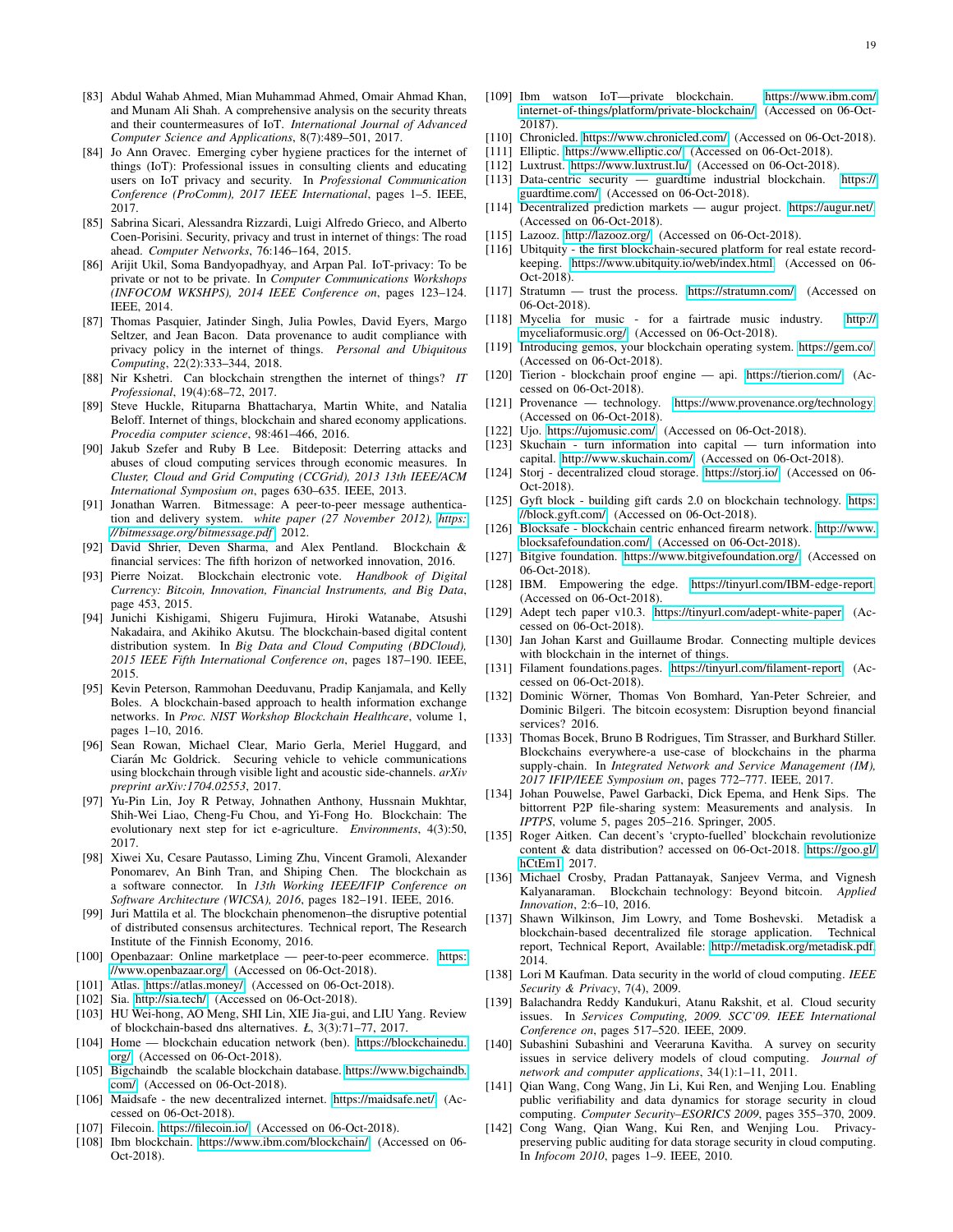- <span id="page-19-0"></span>[143] Changyu Dong, Yilei Wang, Amjad Aldweesh, Patrick McCorry, and Aad van Moorsel. Betrayal, distrust, and rationality: Smart countercollusion contracts for verifiable cloud computing. *arXiv preprint arXiv:1708.01171*, 2017.
- <span id="page-19-1"></span>[144] Filecoin: A decentralized storage network, access date: 06-Oct-2018.
- <span id="page-19-2"></span>[145] Statista. Number of social media users worldwide 2010–2021. [https:](https://tinyurl.com/statista-worldwide) [//tinyurl.com/statista-worldwide.](https://tinyurl.com/statista-worldwide) (Accessed on 06-Oct-2018).
- <span id="page-19-3"></span>[146] Michael Fire, Roy Goldschmidt, and Yuval Elovici. Online social networks: threats and solutions. *IEEE Communications Surveys & Tutorials*, 16(4):2019–2036, 2014.
- <span id="page-19-4"></span>[147] David Shrier, Weige Wu, and Alex Pentland. Blockchain & infrastructure (identity, data security). [com/career-advice/wp-content/uploads/2017/07/mit](https://www.getsmarter.com/career-advice/wp-content/uploads/2017/07/mit_blockchain_and_infrastructure_report.pdf) blockchain and [infrastructure](https://www.getsmarter.com/career-advice/wp-content/uploads/2017/07/mit_blockchain_and_infrastructure_report.pdf)\_report.pdf, 2017. (Accessed on 06-October-2018).
- <span id="page-19-5"></span>[148] Steemwhitepaper.pdf. [https://steem.io/SteemWhitePaper.pdf.](https://steem.io/SteemWhitePaper.pdf) (Accessed on 06-Oct-2018).
- <span id="page-19-6"></span>[149] Richard Dennis and Gareth Owen. Rep on the block: A next generation reputation system based on the blockchain. In *10th International Conference for Internet Technology and Secured Transactions (ICITST)*, pages 131–138. IEEE, 2015.
- <span id="page-19-7"></span>[150] Accenture. 2017 cost of cyber crime study. [https://tinyurl.com/](https://tinyurl.com/CostCyberCrimeStudy) [CostCyberCrimeStudy.](https://tinyurl.com/CostCyberCrimeStudy) (Accessed on 06-Oct-2018).
- <span id="page-19-8"></span>[151] Deloitte. Blockchain & cyber security. [https://goo.gl/2BXkDb,](https://goo.gl/2BXkDb) 2017. (Accessed on 06-Oct-2018).
- <span id="page-19-9"></span>[152] Steve Myers. Block-by-block: Leveraging the power of blockchain technology to build trust and promote cyber peace. *Yale JL & Tech.*, 19:334–334, 2017.
- <span id="page-19-10"></span>[153] Tezos: A Self-Amending Crypto-Ledger, access date: 06-Oct-2018. [https://tezos.com/static/papers/position](https://tezos.com/static/papers/position_paper.pdf) paper.pdf, 2014.
- <span id="page-19-11"></span>[154] White paper\_v.0.1.pdf - google drive. [https://drive.google.com/file/](https://drive.google.com/file/d/0B1jTRGmj_3khUV9RTERnYzNvaE0/view) d/0B1jTRGmj [3khUV9RTERnYzNvaE0/view.](https://drive.google.com/file/d/0B1jTRGmj_3khUV9RTERnYzNvaE0/view) (Accessed on 06-Oct-2018).
- <span id="page-19-12"></span>[155] Ksi data sheet. [https://tinyurl.com/KSI-data-sheet.](https://tinyurl.com/KSI-data-sheet) (Accessed on 09/16/2017).<br>[156] Obsidian
- <span id="page-19-13"></span>platform whitepaper. [https://tinyurl.com/](https://tinyurl.com/obsidian-white-paper) [obsidian-white-paper.](https://tinyurl.com/obsidian-white-paper) (Accessed on 06-Oct-2018).
- <span id="page-19-14"></span>[157] George C Polyzos and Nikos Fotiou. Blockchain-assisted information distribution for the internet of things.
- <span id="page-19-15"></span>[158] Conner Fromknecht, Dragos Velicanu, and Sophia Yakoubov. A decentralized public key infrastructure with identity retention. *IACR Cryptology ePrint Archive*, 2014:803, 2014.
- <span id="page-19-16"></span>[159] JR Prins and Business Unit Cybercrime. Diginotar certificate authority breachoperation black tulip, 2011.
- <span id="page-19-17"></span>[160] Dennis Fisher. Final report on diginotar hack shows total compromise of CA servers. *ThreatPost, Oct*, 31, 2012.
- <span id="page-19-18"></span>[161] Trustwave sold root certificate for surveillance — zdnet. [http://www.](http://www.zdnet.com/article/trustwave-sold-root-certificate-for-surveillance/) [zdnet.com/article/trustwave-sold-root-certificate-for-surveillance/.](http://www.zdnet.com/article/trustwave-sold-root-certificate-for-surveillance/) (Accessed on 06-Oct-2018).
- <span id="page-19-19"></span>[162] Debian – security information – dsa-1571-1 openssl. [https://www.](https://www.debian.org/security/2008/dsa-1571) [debian.org/security/2008/dsa-1571.](https://www.debian.org/security/2008/dsa-1571) (Accessed on 06-Oct-2018).
- <span id="page-19-20"></span>[163] Nicolas Falliere. w32\_stuxnet\_dossier.pdf. [http://www.symantec.com/](http://www.symantec.com/content/en/us/enterprise/media/security_response/whitepapers/w32_stuxnet_dossier.pdf) [content/en/us/enterprise/media/security](http://www.symantec.com/content/en/us/enterprise/media/security_response/whitepapers/w32_stuxnet_dossier.pdf)\_response/whitepapers/w32\_ stuxnet\_[dossier.pdf,](http://www.symantec.com/content/en/us/enterprise/media/security_response/whitepapers/w32_stuxnet_dossier.pdf) February 2011. (Accessed on 06-Oct-2018).
- <span id="page-19-21"></span>[164] Larry Seltzer. Securing your private keys as best practice for code signing certificates, 2013.
- <span id="page-19-22"></span>[165] Boldizsár Bencsáth, Gábor Pék, Levente Buttyán, and Márk Félegyházi. Duqu: A stuxnet-like malware found in the wild. *CrySyS Lab Technical Report*, 14:1–60, 2011.
- [166] Boldizsár Bencsáth, Gábor Pék, Levente Buttyán, and Mark Felegyhazi. The cousins of stuxnet: Duqu, flame, and gauss. *Future Internet*, 4(4):971–1003, 2012.
- [167] Boldizsár Bencsáth, Gábor Pék, Levente Buttyán, and Márk Félegyházi. Duqu: Analysis, detection, and lessons learned. In *ACM European Workshop on System Security (EuroSec)*, volume 2012, 2012.
- <span id="page-19-23"></span>[168] Mohammad Faisal and Mohammad Ibrahim. Stuxnet, duqu and beyond. *International Journal of Science and Engineering Investigations*, 1(2):75–78, 2012.
- <span id="page-19-24"></span>[169] Markus Schmid. ECDSA-application and implementation failures. [https://tinyurl.com/SchmidProject,](https://tinyurl.com/SchmidProject) accessed on 6-Oct-2018.
- <span id="page-19-25"></span>[170] Louise Axon. Privacy-awareness in blockchain-based PKI. *Oxford University Center for Doctoral Training (CDT) in Cyber Security: CDT Technical Paper*, 2015.
- <span id="page-19-26"></span>[171] Bo Qin, Jikun Huang, Qin Wang, Xizhao Luo, Bin Liang, and Wenchang Shi. Cecoin: A decentralized PKI mitigating MitM attacks. *Future Generation Computer Systems*, 2017.
- <span id="page-19-27"></span>[172] Ethereum. [https://github.com/ethereum/wiki/wiki/Patricia-Tree.](https://github.com/ethereum/wiki/wiki/Patricia-Tree) (Accessed on 06-Oct-2018).
- <span id="page-19-28"></span>[173] LM Axon and Michael Goldsmith. PB-PKI: a privacy-aware blockchain-based PKI.
- [174] Mustafa Al-Bassam. SCPKI: A Smart Contract-based PKI and Identity System. In *Proceedings of the ACM Workshop on Blockchain, Cryptocurrencies and Contracts*, pages 35–40. ACM, 2017.
- [175] Hitesh Tewari, Arthur Hughes, Stefan Weber, and Tomas Barry. X509Cloud-Framework for a Ubiquitous PKI.
- <span id="page-19-29"></span>[176] Stephanos Matsumoto and Raphael M Reischuk. IKP: Turning a PKI Around with Blockchains. *IACR Cryptology ePrint Archive*, 2016:1018, 2016.
- <span id="page-19-30"></span>[177] Sarah Underwood. Blockchain beyond bitcoin. *Communications of the ACM*, 59(11):15–17, 2016.
- <span id="page-19-31"></span>[178] Peter Yeoh and Peter Yeoh. Regulatory issues in blockchain technology. *Journal of Financial Regulation and Compliance*, 25(2):196–208, 2017.
- <span id="page-19-32"></span>[179] Abra. [https://www.abra.com/.](https://www.abra.com/) (Accessed on 06-Oct-2018).
- <span id="page-19-33"></span>[180] Javier Sebastian Cermeño. Blockchain in financial services: Regulatory landscape and future challenges for its commercial application. Technical report, Working Paper, 2016.
- <span id="page-19-34"></span>[181] Karan Bharadwaj. Blockchain 2.0: Smart contracts. 2016.
- <span id="page-19-35"></span>[182] Aaron Wright and Primavera De Filippi. Decentralized blockchain technology and the rise of lex cryptographia. 2015.
- <span id="page-19-36"></span>[183] Javier Sebastian et al. Blockchain in financial services: Regulatory landscape and future challenges. Technical report, 2016.
- <span id="page-19-37"></span>[184] Varant Meguerditchian. Roadmap\_for\_blockchain\_standards. [https://](https://goo.gl/zbv6p6) [goo.gl/zbv6p6,](https://goo.gl/zbv6p6) March 2017. (Accessed on 06-Oct-2018).
- <span id="page-19-38"></span>[185] Joost de Kruijff and Hans Weigand. Understanding the blockchain using enterprise ontology. In *International Conference on Advanced Information Systems Engineering*, pages 29–43. Springer, 2017.
- <span id="page-19-39"></span>[186] Advait Deshpande, Katherine Stewart, Louise Lepetit, and Salil Gunashekar. Understanding the landscape of distributed ledger technologies/blockchain. 2017.
- <span id="page-19-40"></span>[187] Don Tapscott and Alex Tapscott. *Blockchain Revolution: How the technology behind Bitcoin is changing money, business, and the world*. Penguin, 2016.
- <span id="page-19-41"></span>[188] Government of UK HMRC. Revenue and customs brief 9 (2014): Bitcoin and other cryptocurrencies - gov.uk. [https://goo.gl/QSz2GL,](https://goo.gl/QSz2GL) March 2014. (Accessed on 06-Oct-2018).
- <span id="page-19-42"></span>[189] Financial Crimes Enforcement Network. Application of fincens regulations to persons administering, exchanging, or using virtual currencies. *United States Department of the Treasury, March*, 18, 2013.
- <span id="page-19-43"></span>[190] Andres Guadamuz and Chris Marsden. Blockchains and bitcoin: Regulatory responses to cryptocurrencies. *First Monday*, 20(12), 2015.
- <span id="page-19-44"></span>[191] European Securities and Markets Authority. Discussion paper: The distributed ledger technology applied to securities markets. [https://](https://goo.gl/jHncDb) [goo.gl/jHncDb,](https://goo.gl/jHncDb) June 2016. (Accessed on 06-Oct-2018).
- <span id="page-19-45"></span>[192] M Walport. Distributed ledger technology: Beyond blockchain. uk government office for science. Technical report, Tech. Rep, 2016.
- <span id="page-19-46"></span>[193] Official GDPR Document. Official Journal of the European Union, [https://eur-lex.europa.eu/legal-content/EN/TXT/PDF/?uri=CELEX:](https://eur-lex.europa.eu/legal-content/EN/TXT/PDF/?uri=CELEX:32016R0679&from=EN) [32016R0679&from=EN.](https://eur-lex.europa.eu/legal-content/EN/TXT/PDF/?uri=CELEX:32016R0679&from=EN) (Accessed on 08-Nov-2018).
- <span id="page-19-47"></span>[194] Jean Bacon, Johan David Michels, Christopher Millard, and Jatinder Singh. Blockchain demystified. *SSRN: https://ssrn.com/abstract=3091218*, 2017.
- <span id="page-19-48"></span>[195] Commision Nationale Informatique. Blockchain. [https://www.](https://www.cnil.fr/sites/default/files/atoms/files/blockchain.pdf) [cnil.fr/sites/default/files/atoms/files/blockchain.pdf.](https://www.cnil.fr/sites/default/files/atoms/files/blockchain.pdf) (Accessed on 20/01/2019).
- <span id="page-19-49"></span>[196] Yonatan Sompolinsky and Aviv Zohar. Accelerating bitcoins transaction processing fast money grows on trees. *Not Chains*, 2013.
- <span id="page-19-50"></span>[197] Kyle Croman, Christian Decker, Ittay Eyal, Adem Efe Gencer, Ari Juels, Ahmed Kosba, Andrew Miller, Prateek Saxena, Elaine Shi, Emin Gün Sirer, et al. On scaling decentralized blockchains. In *International Conference on Financial Cryptography and Data Security*, pages 106–125. Springer, 2016.
- <span id="page-19-51"></span>[198] Tradeblock blog. [https://tinyurl.com/tradeblock-blog.](https://tinyurl.com/tradeblock-blog) (Accessed on 6-Oct-2018).
- <span id="page-19-52"></span>[199] Ittay Eyal, Adem Efe Gencer, Emin Gün Sirer, and Robbert Van Renesse. Bitcoin-ng: A scalable blockchain protocol. In *NSDI*, pages 45–59, 2016.
- <span id="page-19-53"></span>[200] Christian Decker Roger Wattenhofer. A fast and scalable payment network with bitcoin duplex micropayment channels.
- <span id="page-19-54"></span>[201] Sofia. How the bitcoin lightning network could solve the blockchain scalability problem, access date: 06-Oct-2018. [https://goo.gl/SqpMX4,](https://goo.gl/SqpMX4) 2016.
- <span id="page-19-55"></span>[202] Ian Allison. Meet bigchaindb: the scalable blockchain database' hitting one million writes per second, access date: 06-Oct-2018. [https://goo.](https://goo.gl/iBWb0Y) [gl/iBWb0Y,](https://goo.gl/iBWb0Y) 2016.